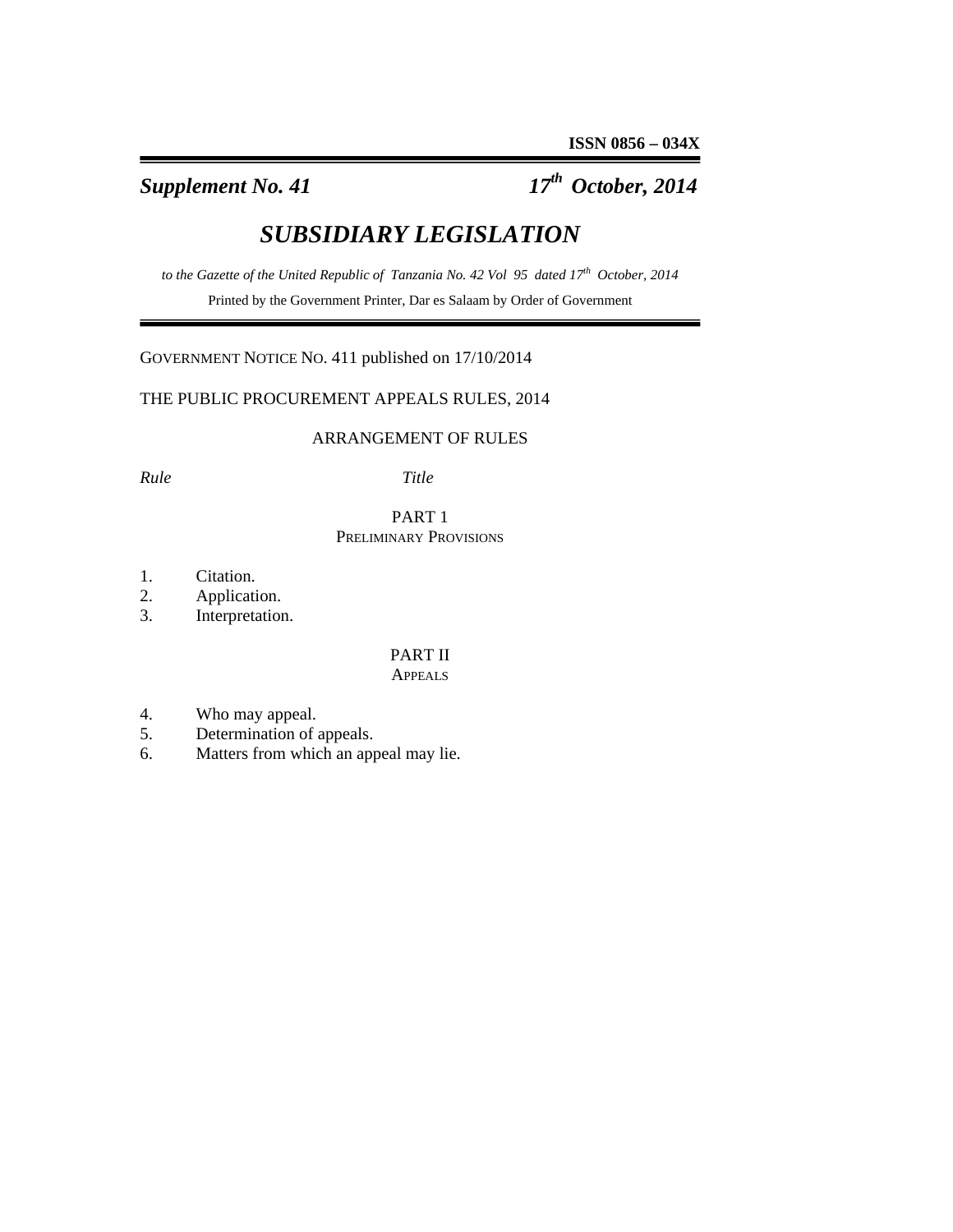## PART III

#### GENERAL PROCEDURE FOR SUBMITTING AN APPEAL

- 7. Application of part III
- 8. Notice of intention to appeal.
- 9. Lodging of appeal.
- 10. Contents of the appeal
- 11. Extension of time.
- 12. Receipt of appeal and notification of parties.
- 13. Amendment of statement of appeal.
- 14. Payment of fees.

## PART IV

## REVIEW BY WAY OF HEARING

- 15. Quorum.
- 16. Withdrawal of appeal.
- 17. Rejection of appeal.
- 18. Notice to parties to attend the hearing.
- 19. Where only appellant appears
- 20. Setting aside ex parte decision
- 21. Where only respondent appears
- 22. Where neither party appears<br>23. Witnesses and production of
- Witnesses and production of evidence

#### PART V

## PROCEDURE AT THE HEARING

- 24. Procedure.
- 25. Language
- 26. Record of proceedings
- 27. Decision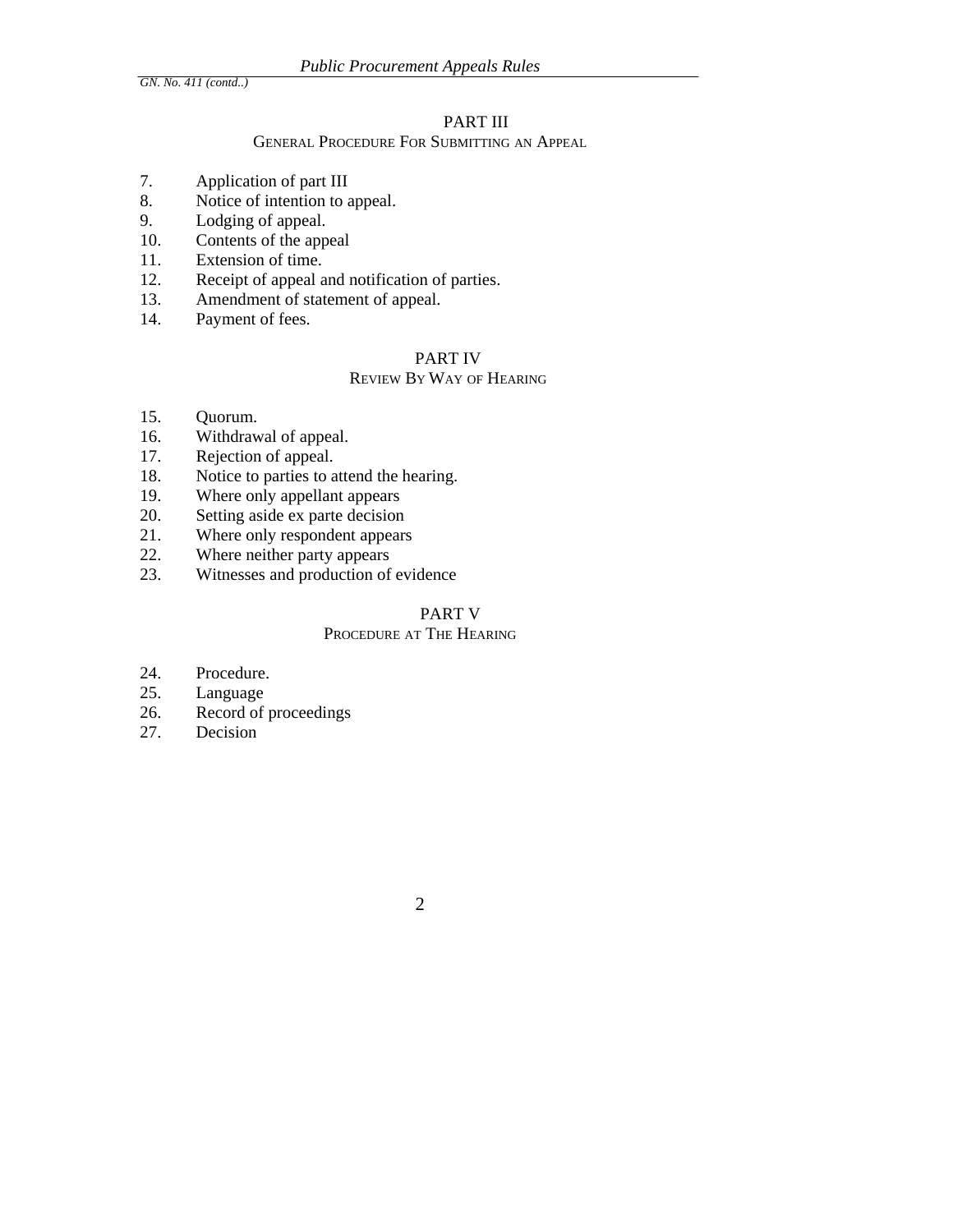# PART VI

# APPEALS BY WAY OF REVIEW OF DOCUMENTS

- 28. Review by documents.<br>29. Statement of appeal.
- 29. Statement of appeal.
- 30. Procedure for appeal.
- 31. Decision.
- 32. Consolidation of appeals

# **\_\_\_\_\_\_\_\_\_\_ SCHEDULE \_\_\_\_\_\_\_\_\_\_\_**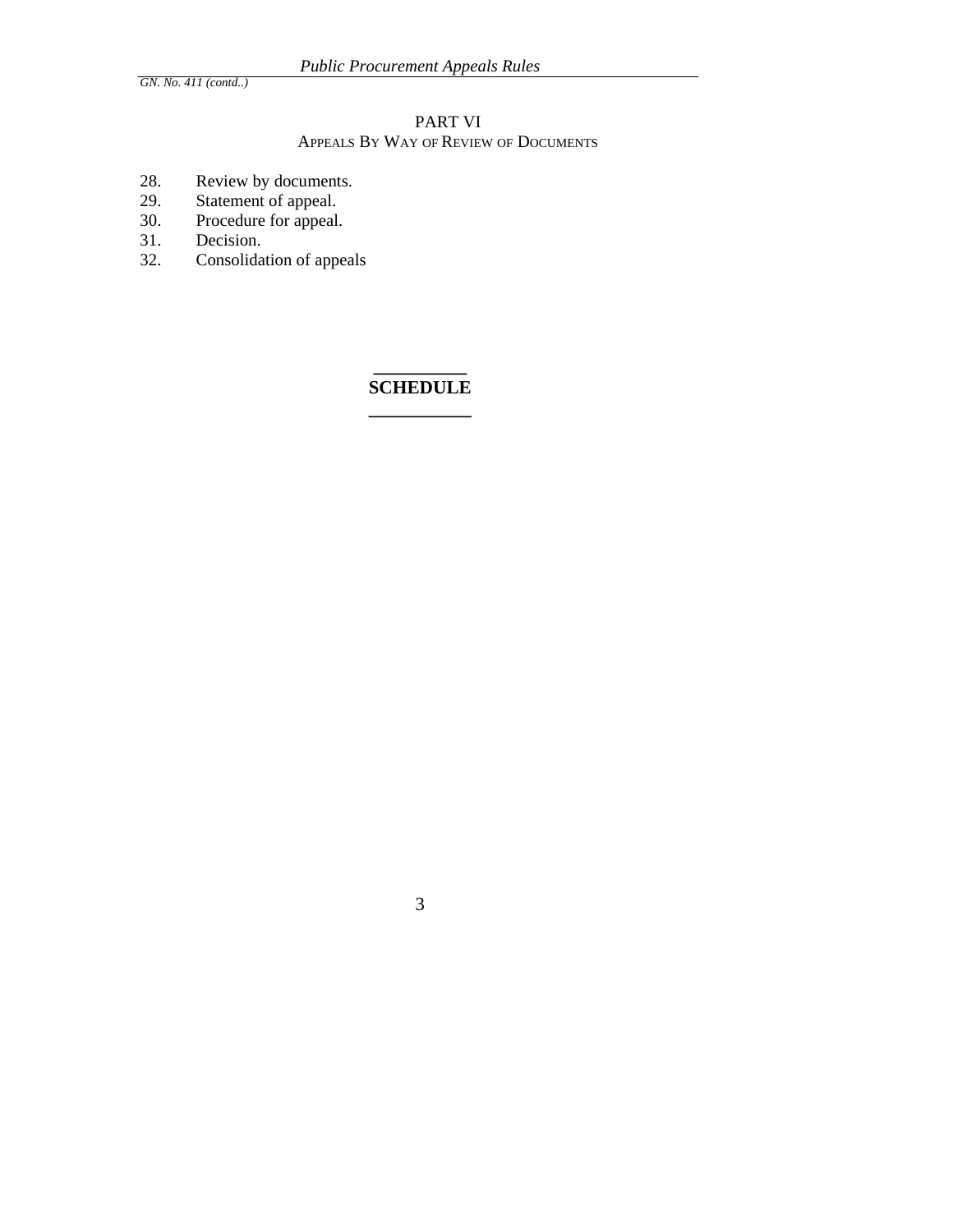#### GOVERNMENT NOTICE NO. 411 published on 17/10/2014

# THE PUBLIC PROCUREMENT ACT,

(CAP. 410)  $\overline{\phantom{a}}$ 

#### **RULES**

**\_\_\_\_\_\_**  (*Made under Section 105)*   $\overline{\phantom{a}}$ 

#### THE PUBLIC PROCUREMENT APPEALS RULES, 2014

### PART I

### PRELIMINARY PROVISIONS

Citation 1. These Rules may be cited as the Public Procurement Appeals Rules, 2014.

Application

 2. These Rules shall apply in respect of appeals or reviews of decisions, acts or omissions by the Accounting Officer of a procuring entity in relation to the procurement of goods, works, services and disposal of public assets by tender or the Public Procurement Regulatory Authority in matters relating to blacklisting.

Interpre-Interpre-<br>3. In these Rules, unless the context requires otherwise-<br>tation

Cap. 410 "Act" means the Public Procurement Act of 2011.

"appeal" or "review", for the purpose of determining a complaint or dispute arising from acts or omissions by a procuring entity, means the process whereby the appellant seeks redress pursuant to sections 60(3), 96, 97 of the Act;

"Appeals Authority" means "the Public Procurement Appeals Authority known by its acronym PPAA";

"appellant" means any person who lodges an appeal or applies for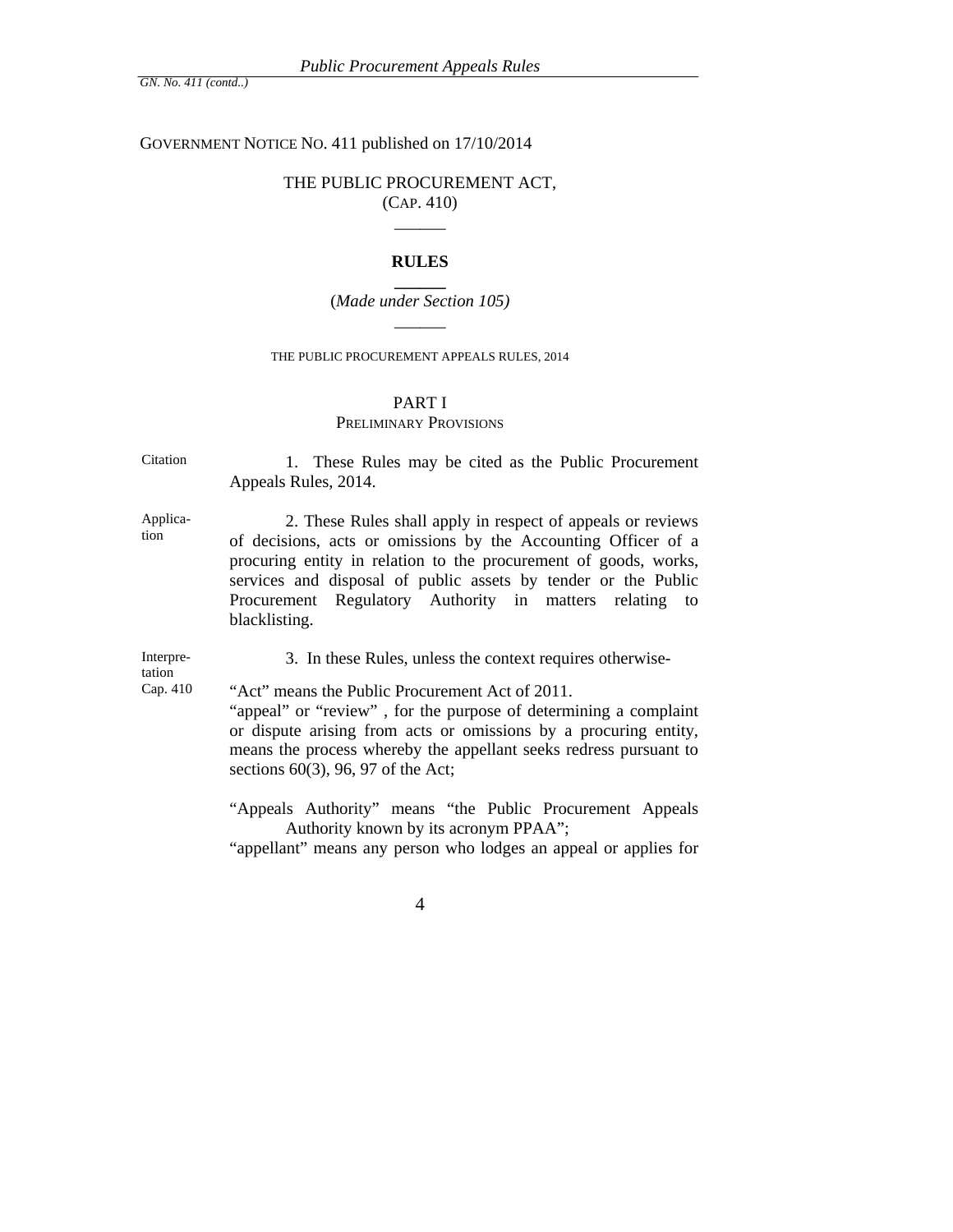review before the Appeals Authority;

"Authority" means the Public Procurement Regulatory Authority;

"complaint or dispute" means any decision, matter, act or omission arising out of procurement or disposal proceedings or blacklist by the Authority with respect to which an appeal is preferred;

- "Executive Secretary" means the chief executive officer of the Appeals Authority appointed pursuant to section 89 of the Act or any other person duly authorized to act in that capacity;
- "member" " means a person or persons being members of the Appeals Authority appointed under section 88(2) of the Act;
- "respondent" means any person against whom an appeal has been lodged or an application for review has been filed;
- "tenderer" means any natural or legal person or group of such persons participating or intending to participate in procurement proceeding with a view to submitting a tender in order to conclude a contract and includes a supplier, contractor, service provider or asset buyer.

#### PART II

#### APPEALS

Who may Who may  $\begin{array}{c} 4. \text{ Any person being a tendency who is dissatisfied with the appeal} \end{array}$ decision, matter, act or omission of a procuring entity or the Authority may lodge an appeal to the Appeals Authority.

Determination of appeals

5.- (1) Appeals may be determined by way of-

- (a) review of documents; or
- (b) hearing of an appeal.

 (2) Notwithstanding subrule (1), the Appeals Authority shall, upon receipt of the written submissions of the parties, determine the way in which the appeal shall be determined.

 (3) The procedures relating to receipt of an appeal under rule 9 shall apply to determination of an appeal by way of hearing and review by documents, as the case may be.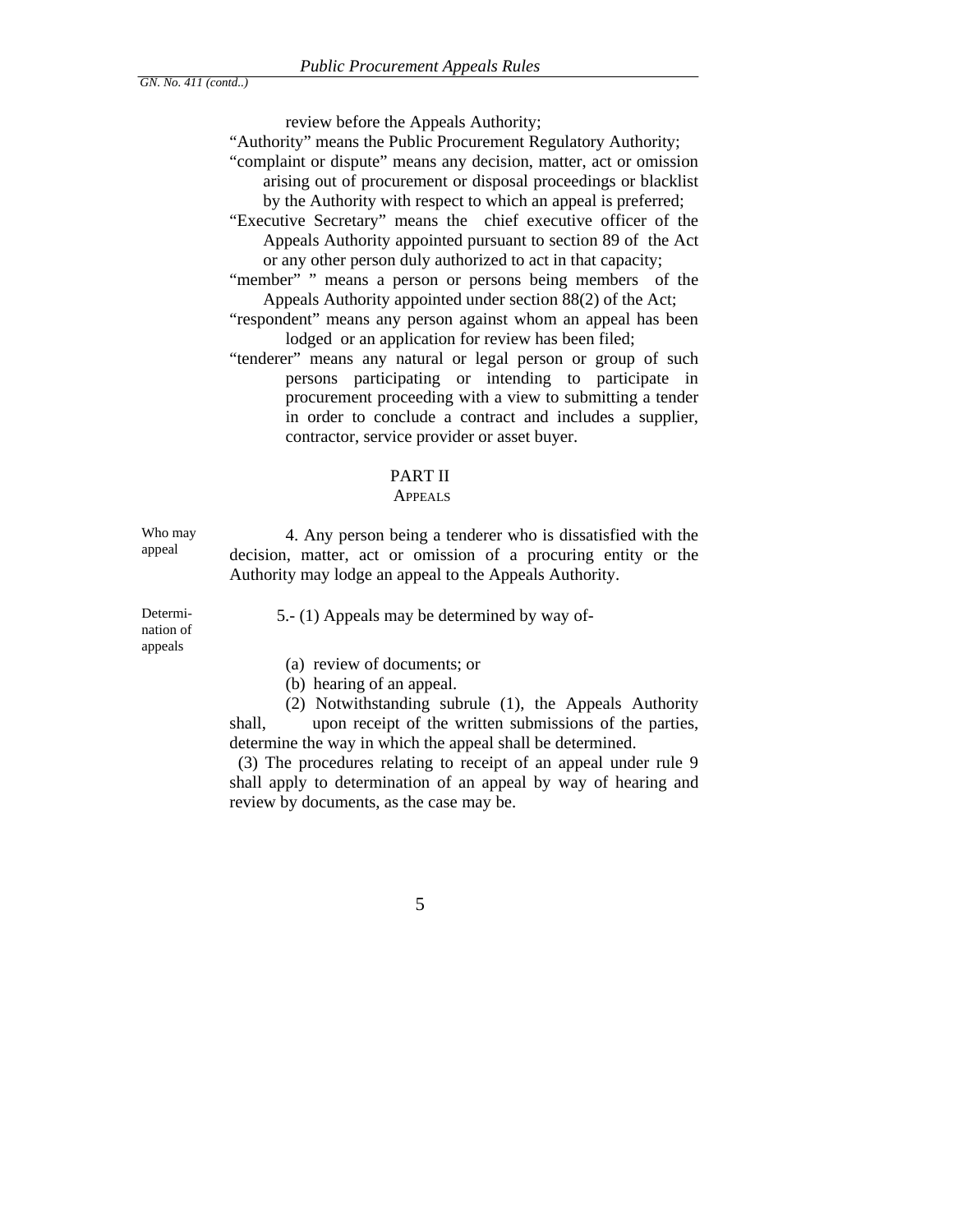Matters from which an appeal may lie

6. Subject to sections 60 (3), 62, 95(2), 96 or 97 of the Act, an appeal shall lie from the following matters-

- (a) acceptance or disqualification of a tender;
- (b) award or proposed award of contract;
- (c) inclusion of unacceptable provisions in the tender documents;
- (d) unacceptable tender process or practice;
- (e) decision, act or omission of a procuring entity;
- (f) blacklisting of a tenderer;
- (g) rejection of all tenders; or
- (h) any other matter which the Appeals Authority may deem appealable.

#### PART III

#### GENERAL PROCEDURE FOR SUBMITTING AN APPEAL

Application<br>Of part III 7. This Part shall apply to appeals by way of hearing or appeals by way of document review.

Notice of intention to appeal

 8. (1) A person who is dissatisfied with the matter or decision giving rise to a complaint or dispute may give notice of intention to appeal within seven days from the date he became aware of the circumstances giving rise to the complaint or dispute or when the tender should have become aware of those circumstances, whichever is earlier.

 (2) A notice of intention to appeal shall be filed with the Executive Secretary of the Appeals Authority.

 (3) The fees for filing a notice of intention to appeal shall be as set out in the Second Schedule to theses Rules.

 (4) The notice of intention to appeal may be made in three copies on Form PPAA No. 1 prescribed in the First Schedule to these Rules.

Lodging of Lodging of  $\qquad 9-(1)$  A person who is dissatisfied with the matter or an appeal decision giving rise to a complaint or dispute may lodge an appeal decision giving rise to a complaint or dispute may lodge an appeal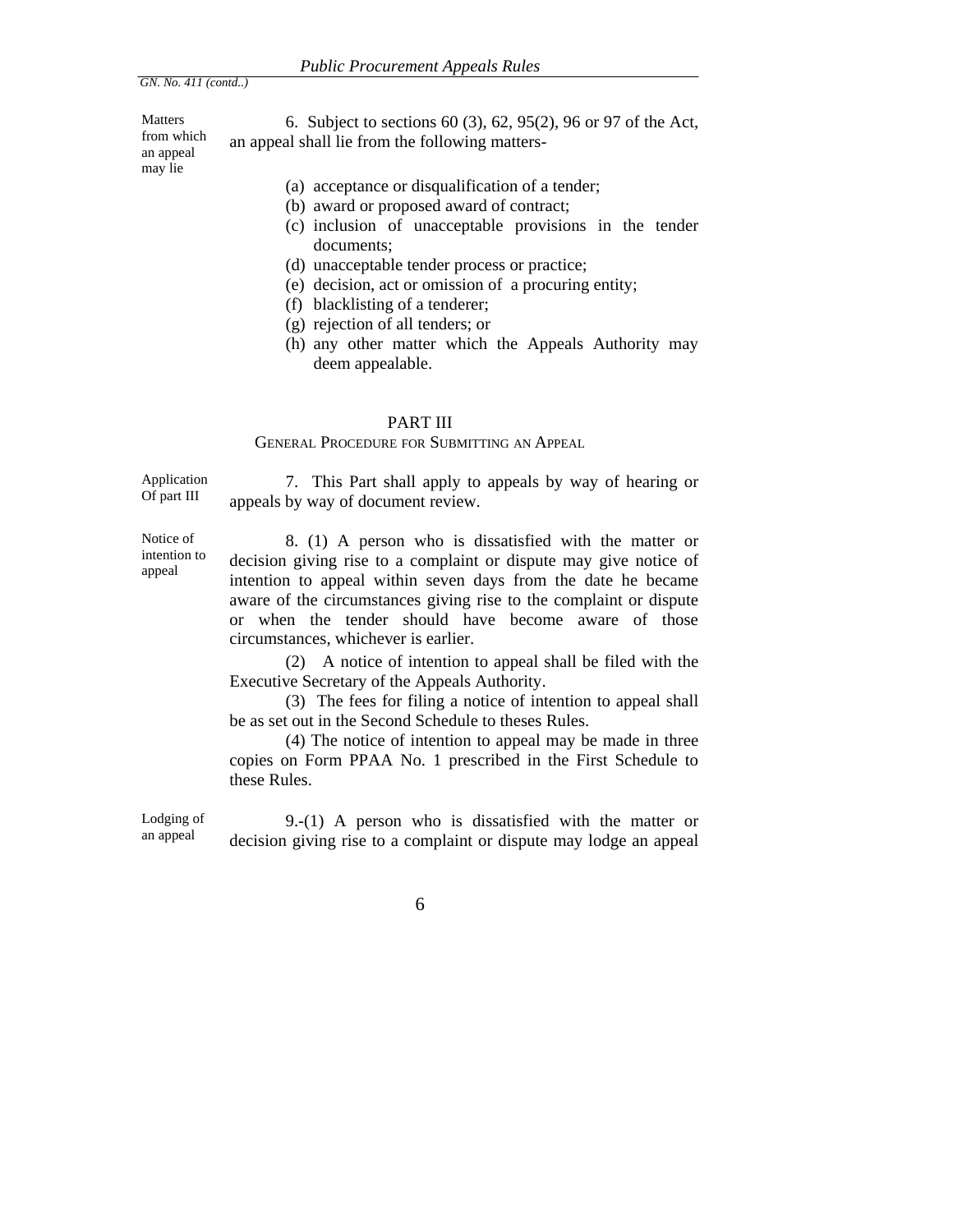with the Appeals Authority within fourteen days from the date when he became aware of the circumstances giving rise to the complaint or dispute or when the tenderer should have become aware of those circumstances, whichever is earlier.

 (2) An appeal shall be in writing or in an electronic form and shall be filed with the Executive Secretary.

Content of the appeal

Extension

10.-(1) The appeal under Rule 9 shall be in writing or in electronic form and shall be filled in accordance with PPAA Form No.2 as set out in the first Schedule to these Rules.

 (2) The Statement of appeal shall contain the following information:-

- (a) name and address of the parties;
- (b) statement of facts giving rise to a complaint or a dispute; and
- (c) relief or remedy being sought.

 (3) In addition to particulars referred to in sub rule ( 2), an appeal shall be accompanied by the following documents:-

- (a) a copy of the decision giving rise to the appeal, if any; and
- (b) any other material documents which the appellant may consider necessary for the proper determination of the appeal.

 (4) Without prejudice to the preceding provisions of this rule, the Appeals Authority may order a party to the proceedings to supply any document that may be necessary for the settlement of an appeal that has been preferred before it.

Extension 11. Subject to section  $97(2)$  and (3) of the Act, an of time or application for an autonomy of time to looke an annual out of time application for an extension of time to lodge an appeal out of time shall be filed with the Appeals Authority within seven days from the date when the Appellant ought to have filed his appeal using PPAA Form No.7 as set out in the First Schedule to these Rules.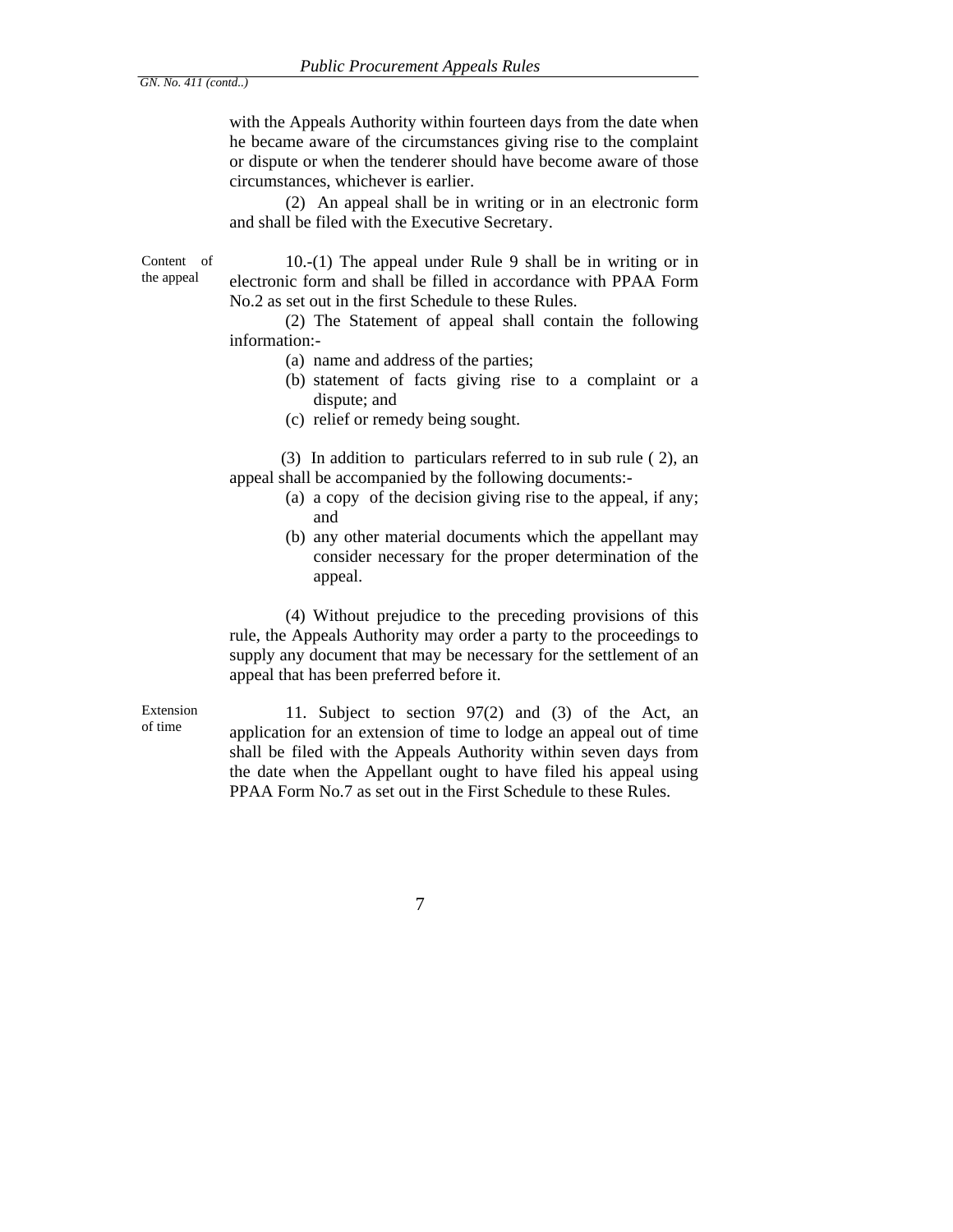Receipt of appeal and notification of parties

Amendment of statement of appeal

12.-(1) On receipt of the appeal, the Executive Secretary shall endorse the date of receipt and send a copy of the appeal to the respondent together with a notification letter requiring the respondent to submit his reply within five working days from the date of receiving the notification.

 (2) Upon receipt of a notification letter and a statement of appeal, the respondent shall within five working days from the date of receipt, file a written submission to the Appeals Authority addressing all the issues raised in the statement of appeal and submit all documents or information requested by the Appeals Authority.

 (3) On receipt of the reply from the respondent, the Executive Secretary shall notify all other tenderers who participated in the tender proceedings or any public body, which may be affected by the appeal proceedings of the existence of the appeal.

 (4) The notice under sub-rule (3) shall be accompanied by the statement of appeal and the reply from the respondent and the tenderers shall have the right to join as parties to the proceedings or attend the hearing as observers.

 (5) Where the procedure for determination of an appeal is by way of hearing, the Executive Secretary shall fix the hearing date which shall be communicated to all parties.

 (6) Where a tenderer opts to join as a party to the proceedings, he shall file a statement indicating his reasons for joining, if any, within three days from the date of receipt of the notification.

13. (1) The Appeals Authority may, on its own motion or on application by a party to the proceedings order that the statement of appeal be amended in such manner as may be suitable and necessary for the determination of the appeal.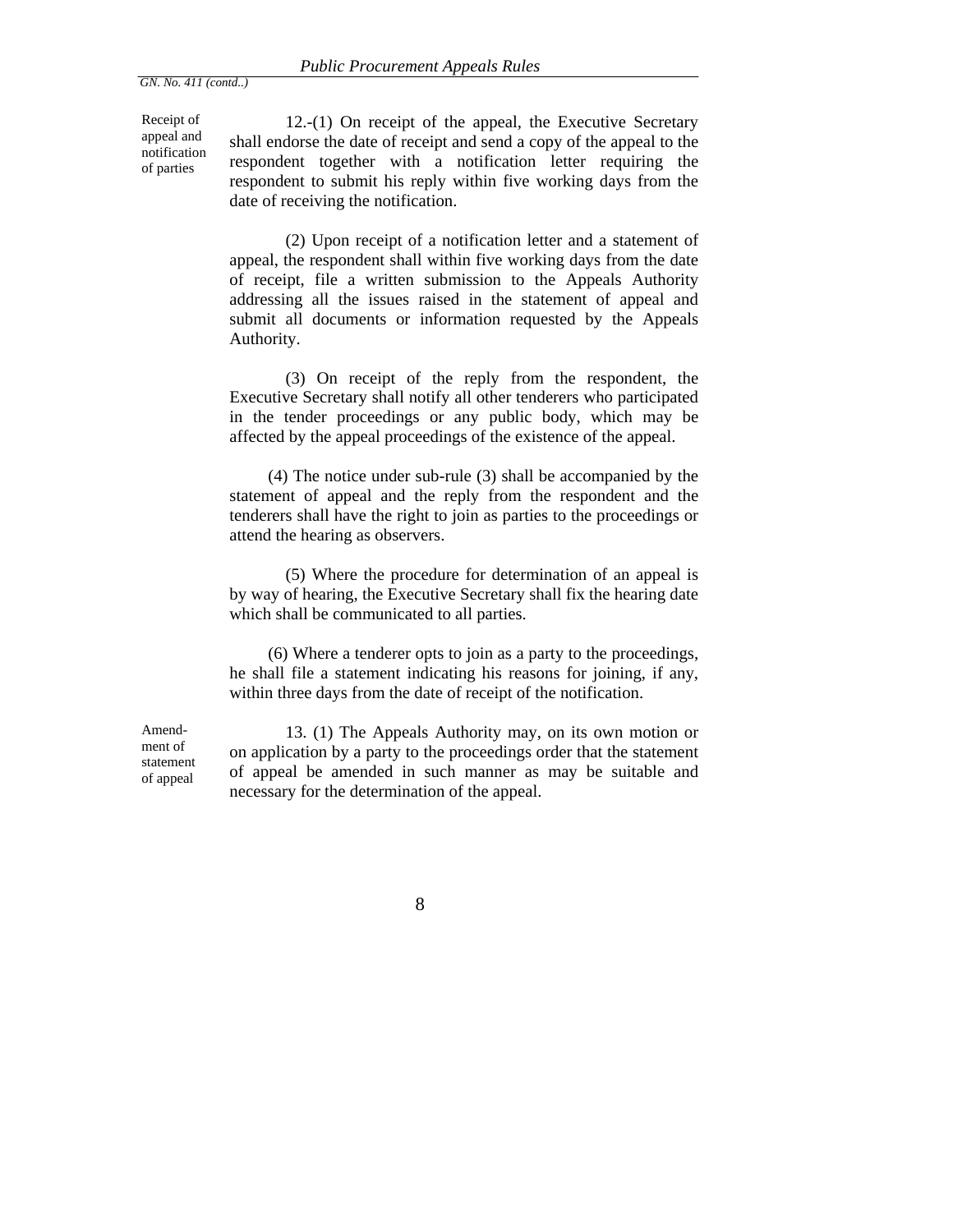- (2) An order for amendment shall be made-
- (a) in the case of a motion by the Appeals Authority, within reasonable time before the hearing date; or
- (b) in the case of a motion by the appellant, within five days from the date of submission of the statement of appeal.

 (3) Where an order for amendment has been issued, the amended statement of appeal shall be made in writing and filed with the Appeals Authority within three days from the date of the order for the amendment.

 (4) After the amended statement of appeal has been lodged with the Appeals Authority and a copy of the same served with the respondent, the respondent shall have a right to reply within three days from the date of receipt of the amended statement of appeal.

 (5) At the hearing of the appeal or review of the documents, the appellant shall not raise any new issues which were not in the original written submissions except where such new issues emanate from the respondent's reply.

14. **(**1) The appellant shall, at the time of filling his appeal, pay fees as set out in the Second Schedule to these Rules.

 (2) The Appeals Authority shall not entertain any appeal unless the appropriate fees have been paid.

 (3) Where a party joins in an appeal he shall also be required to pay fees as set out in the Second Schedule to these Rules.

 (4) The Minister may, by notice published in the *Gazette*, amend the Second Schedule to these Rules.

Payment of fees

Quorum 15. (1) At least three members of the Appeals Authority shall form a quorum at the determination of an appeal.

> (2) The members forming a panel at each sitting shall nominate one of their number to be the Chairman.

> (3) At any sitting to determine an appeal, the decision of the majority of the members present shall be a recorded as the decision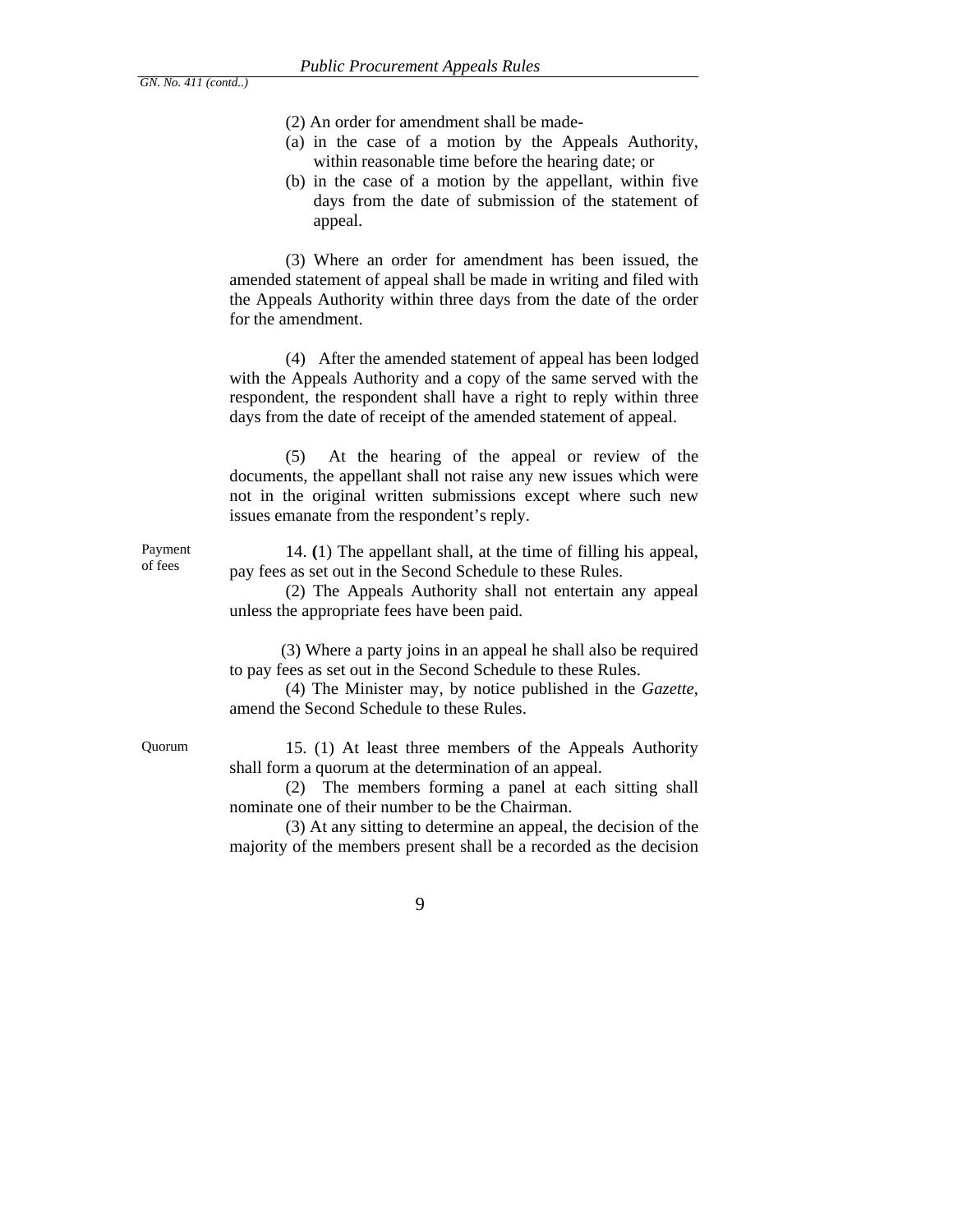of the Appeals Authority, save that, a member who dissents from that decision shall be entitled to a dissenting decision and the reasons thereof recorded in the minutes of the proceedings of the appeal.

 (4) Where the number of members of a panel is even and the members supporting an opinion and those dissenting thereof are equal, the chairman shall have a casting vote.

Withdrawal

Withdrawal  $16-(1)$  The appellant may, by way of notice, withdraw the of appeal  $\frac{16-(1)}{2}$  appeal of appeal  $\frac{16}{2}$  appeal. appeal at any time before the decision is made.

> (2) Notwithstanding sub-rule (1), a notice of withdrawal of the appeal shall be lodged with the Appeals Authority at any time but not later than three days before the hearing date.

> (3) Withdrawal of the appeal shall be made by notice in writing and submitted to the Executive Secretary.

> (4) If the withdrawal is made at the time when the parties are in attendance, it shall be sufficient for the appellant to make an oral statement to that effect and the chairman of the panel shall record the statement accordingly.

> (5) Where the appeal has been withdrawn, the Secretary shall immediately send to the respondent and to other parties a copy of the notice of withdrawal or a statement as recorded by the chairman, pursuant to sub-rule (4), and may attach any document relating to the subject matter of the appeal.

> (6) The appellant shall be liable to pay penalty as set out in the Second Schedule to these Rules for contravening sub-rule (2).

Rejection of appeal

17.-(1) The Appeals Authority may, in its discretion, reject an appeal where it is satisfied that any condition regarding institution of appeal has not been complied with.

 (2) Where an appeal is rejected, the Appeals Authority shall give reasons for the rejection of such an appeal.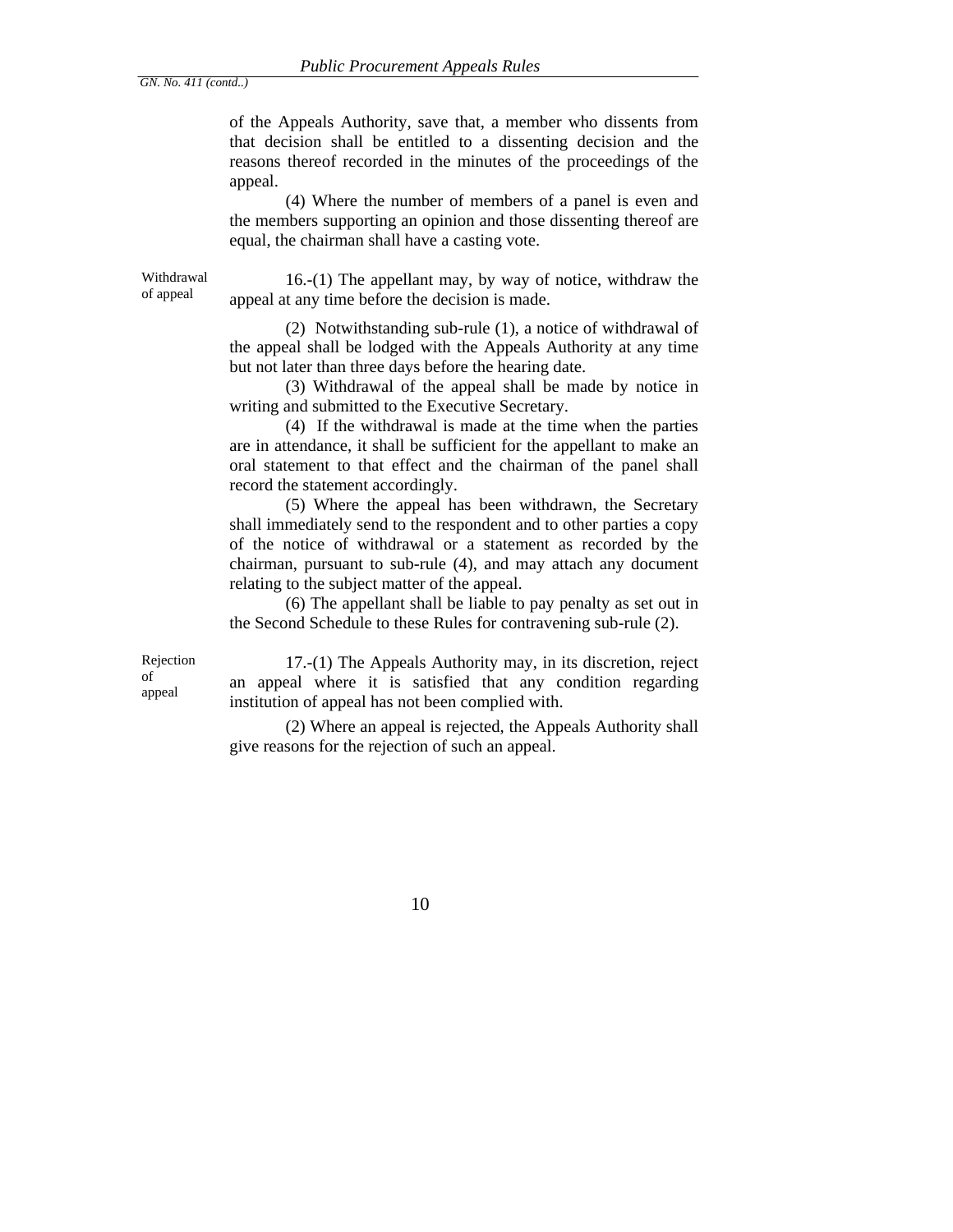## PART IV

## REVIEW BY WAY OF HEARING

Notice to parties to attend the hearing 18. **(**1) After submission of all the required statements by the parties, the Executive Secretary shall issue a seven days notice of hearing to the parties.

> (2) A notice of hearing shall be signed by the Executive Secretary and served upon the parties using Form PPAA No. 4 as set out in the First Schedule to theses Rules.

> (3) A person served with a notice of hearing shall endorse each copy of the notice and return a copy to the Executive Secretary; and

> (4) Endorsement of notice by the person served shall be sufficient proof of service.

Where only appellant appears

Setting aside *ex parte* decision

 19. Where the appellant appears and the respondent does not appear at the scheduled time on the date fixed for hearing, and it is proved that the notice was duly served but the respondent fails to appear for no justifiable cause, the appellant may apply to proceed *ex parte.*

 20.-(1) Where an *ex parte* decision is made against a respondent, he may apply to the Appeals Authority for an order to set it aside if it is satisfied that sufficient cause exists that prevented the respondent to appear and shall fix another date for hearing.

 (2) The application to set aside expert decision shall be made by filing Form No. 6.

 (3) An application for setting aside an *ex parte* decision shall be made within five days from the date on which the decision was communicated to the respondent using **PPAA** Form No.8 as set out in the First schedule to these Rules**.**

Where only respondent appears

 21.-(1) Where the respondent appears and the appellant does not appear on the scheduled time on the date fixed for hearing and if it is proved that the notice was duly served but the Appellant failed to appear on time for no justifiable cause, the Appeals Authority shall make an order dismissing the appeal.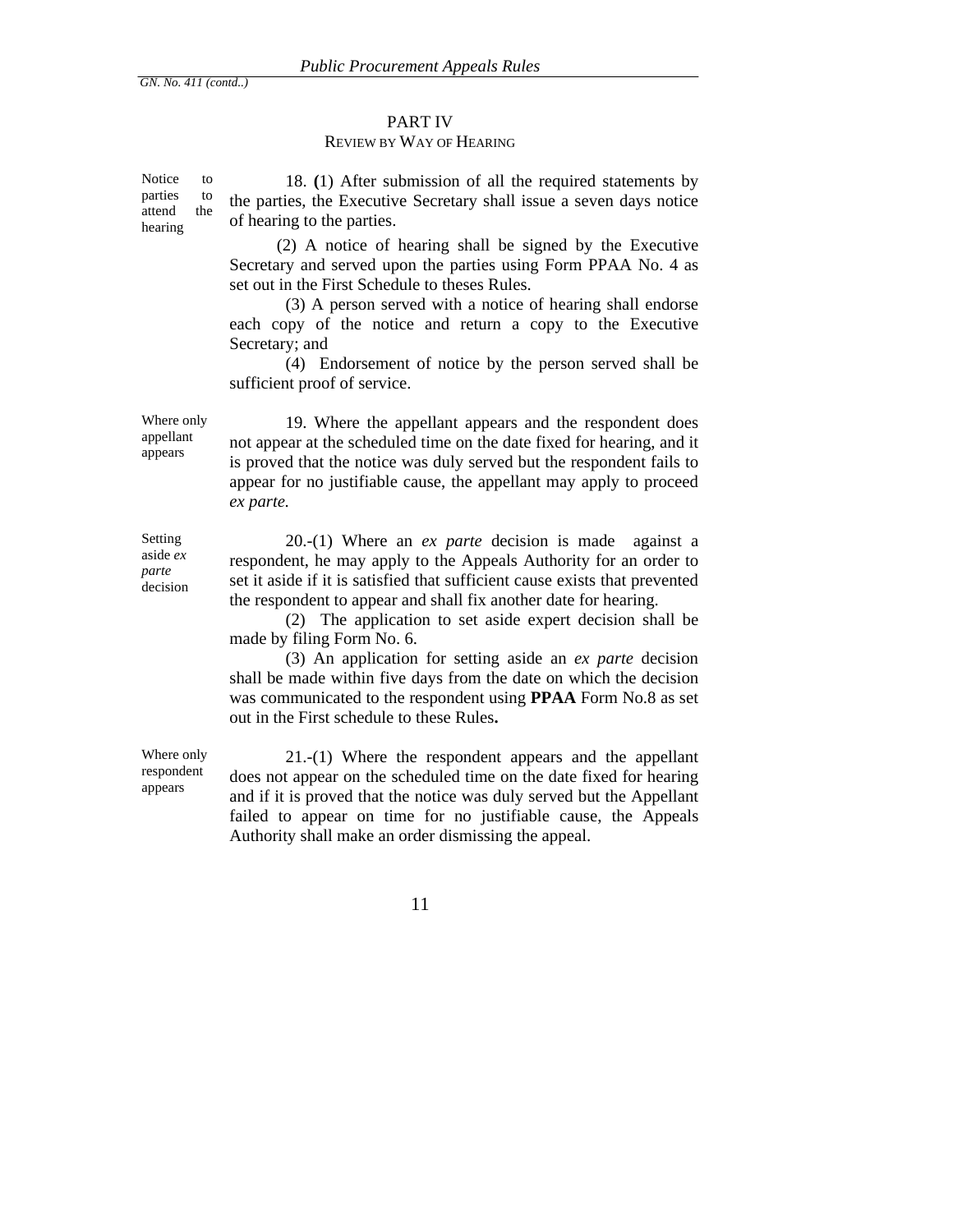(2) Where the appeal has been dismissed pursuant to subrule (1), the appellant is barred from re-instituting the appeal through an application to file an appeal out of time.

Where neither party appears

Witnesses and production of evidence

 22. Where neither party appears at the hearing of an appeal for no justifiable cause, the Appeals Authority may make an order dismissing the appeal or proceed to review the matter by way of review of documents and inform the parties accordingly.

23.- (1) The Appeals Authority may summon any person to attend at the hearing and give expert opinion evidence including production of any document if it believes that the evidence is necessary for judicious disposition of a complaint or dispute preferred before it.

 (2) The summons shall be issued and signed by the Executive Secretary using Form PPAA No. 5 as set out in the First Schedule to these Rules.

 (3) A person summoned as a witness by the Appeals Authority shall be entitled to an allowance to defray traveling expenses at the rate to be determined by the Appeals Authority.

 (4) Where the appeal is determined by way of hearing, a party may be accompanied by any person or witness whom he may deem necessary in proving their case;

Provided that such person or witness is conversant with the subject matter of the appeal and the costs of inviting him shall be borne by the party.

#### PART V

#### PROCEDURE AT THE HEARING

Procedure 24.-(1) Subject to the Act and these Rules, the Appeals Authority shall determine the procedures for the conduct of proceedings at the hearing.

> (2) The proceedings before the Appeals Authority shall be conducted with as little formality and technicality as possible and, in relation thereto, the Appeals Authority shall not be bound by strict rules of evidence or court procedures.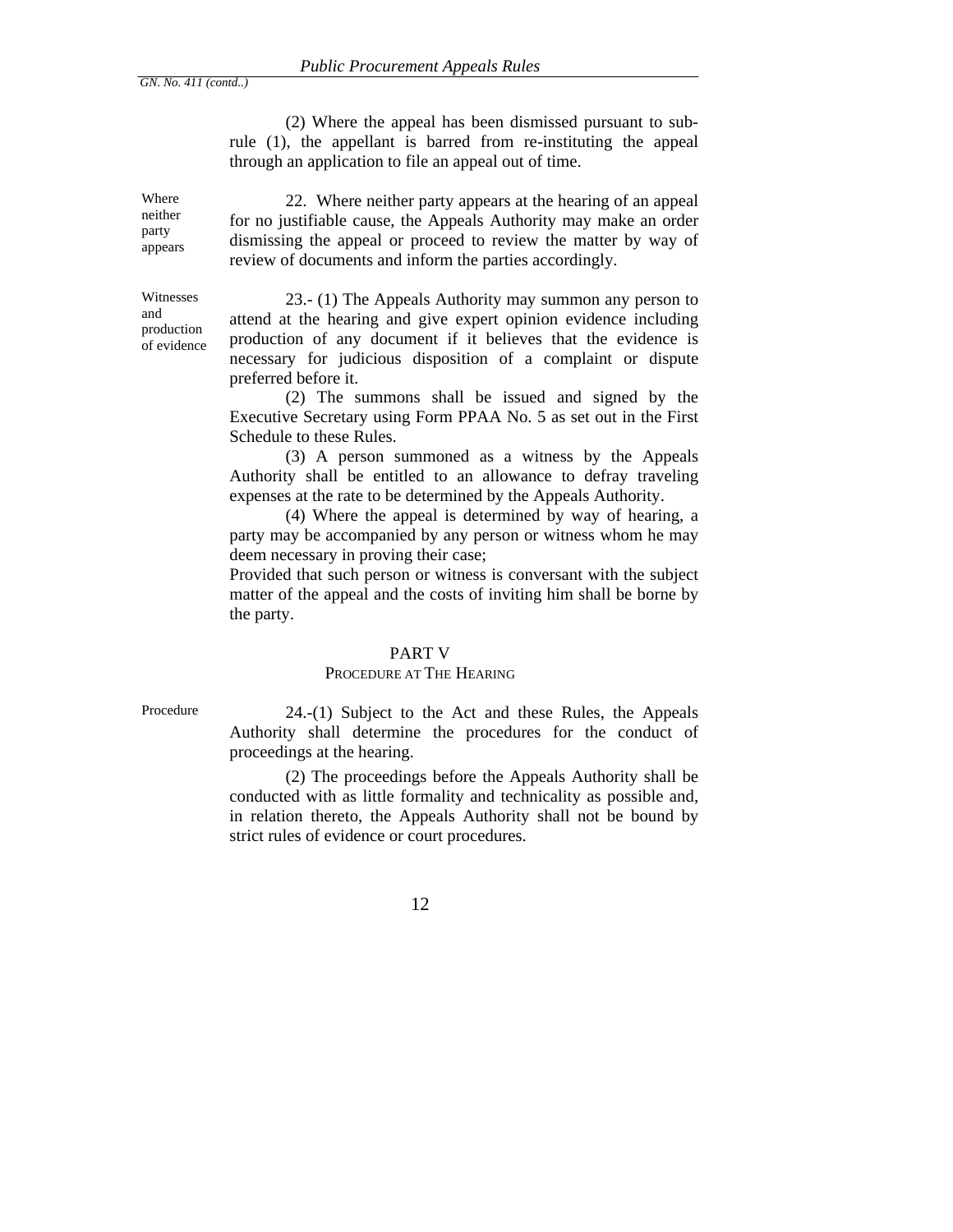Procedure

for appeal

Language 25. The Language of the Authority shall be english or kiswahili, but all rulings, orders or decisions of the Appeals Authority shall be in English.

Record of proceedings 26. Proceedings at the hearing by the Appeals Authority shall be recorded in writing by the members or by any other authorized person.

Decision 27.-(1) The Appeals Authority shall fix the date of delivery of the decision not later than seven days following the date of completing the hearing.

> (2) The decision of the Appeals Authority shall be made in writing and signed by all members forming the panel.

> (3) The decision shall state the reasons for the decision and the remedies granted, if any.

> (4) Upon delivery of the decision the Executive Secretary shall, within seven days from the date of delivery of the decision avail copies of the decision to all parties.

#### PART VI

#### APPEAL BY WAY OF REVIEW OF DOCUMENTS

Review by Review by 28. Subject to rule  $5(1)$  (a), where an appeal is to be documents determined by way of documents review, the appellant shall comply with rule 10.

Statement of appeal 29. The statement of appeal shall be submitted in accordance with Part III of these Rules**.**

> 30. -(1) Without prejudice to Part III, the appellant shall lodge his statement of appeal with the Appeals Authority and the Appeals Authority shall serve a copy of the same to the respondent.

 (2) The respondent shall file his reply, if any, within 5 days from the date of receipt of the statement of appeal.

(3) The appellant shall have a right to reply to the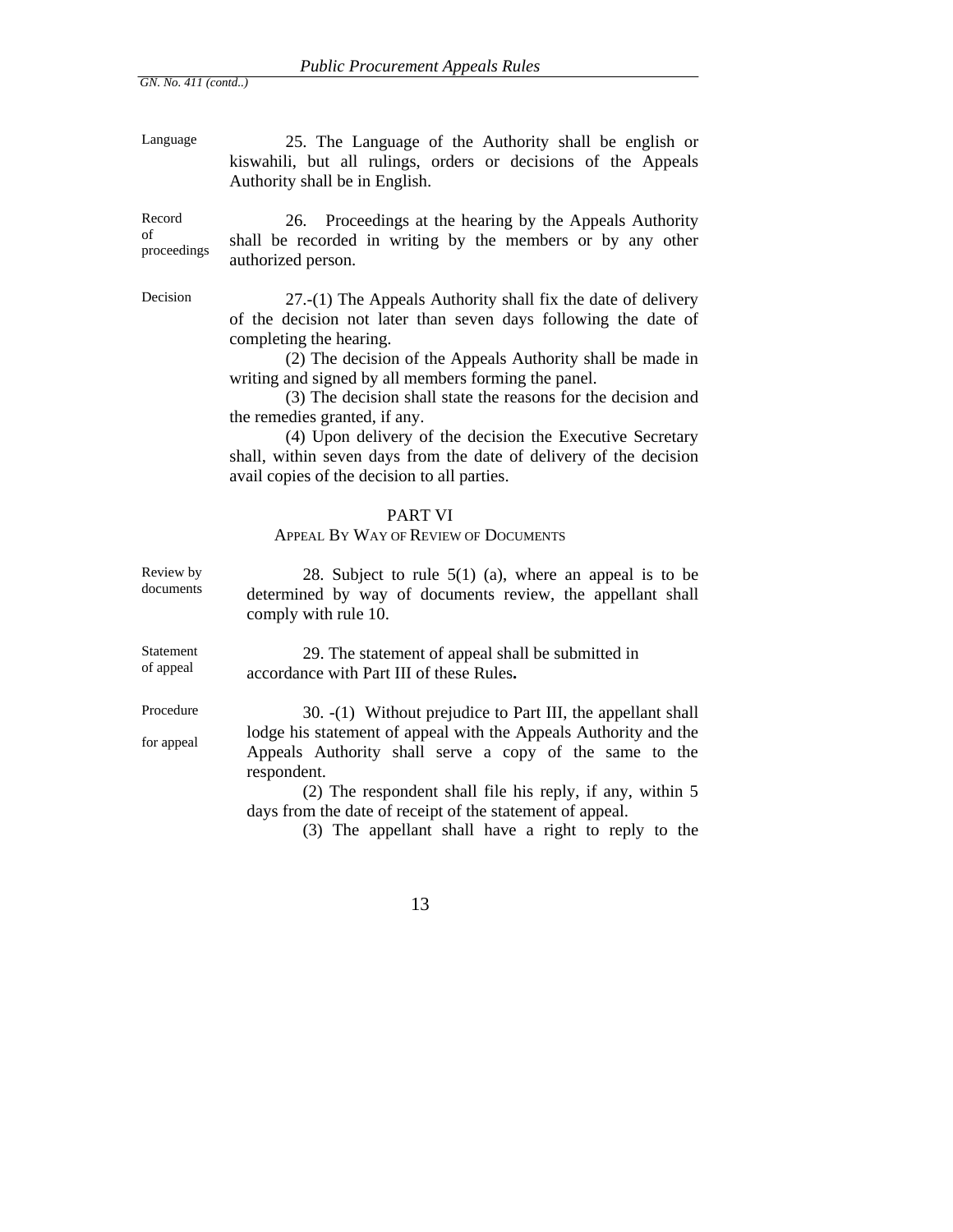response of the respondent. Such response including any request to be availed additional documents shall be done within 3 days from the date of receipt of the response.

 (4) The Appeals Authority shall notify the parties that the Appeal will be determined by review of documents 5days before determination date using PPAA Form No. 5 as set out in the first schedule to these Rules.

Decision 31.-(1) The Appeals authority shall review the submissions filed by the parties, deliberate on the evidence produced and give its decision within fourty five days from the date of instituting the appeal.

> (2) The decision of the Appeals Authority shall be made in writing and signed by all members of the panel.

 (3) The decision shall state the reasons for the decision and the remedies granted, if any.

 (4) The Executive Secretary shall, within seven days from the date of delivering the decision of the Appeals Authority, avail copies of the decision to all parties.

Consolidation of appeals. 33. The Appeals Authority may for sufficient reason order any two or more appeals to be consolidated on such terms as it thinks just, or may order them to be heard or reviewed at the same time or one immediately after the other, or may order them to be stayed until after determination of any one of them.

# **SCHEDULES**   $\overline{\phantom{a}}$

 $\overline{\phantom{a}}$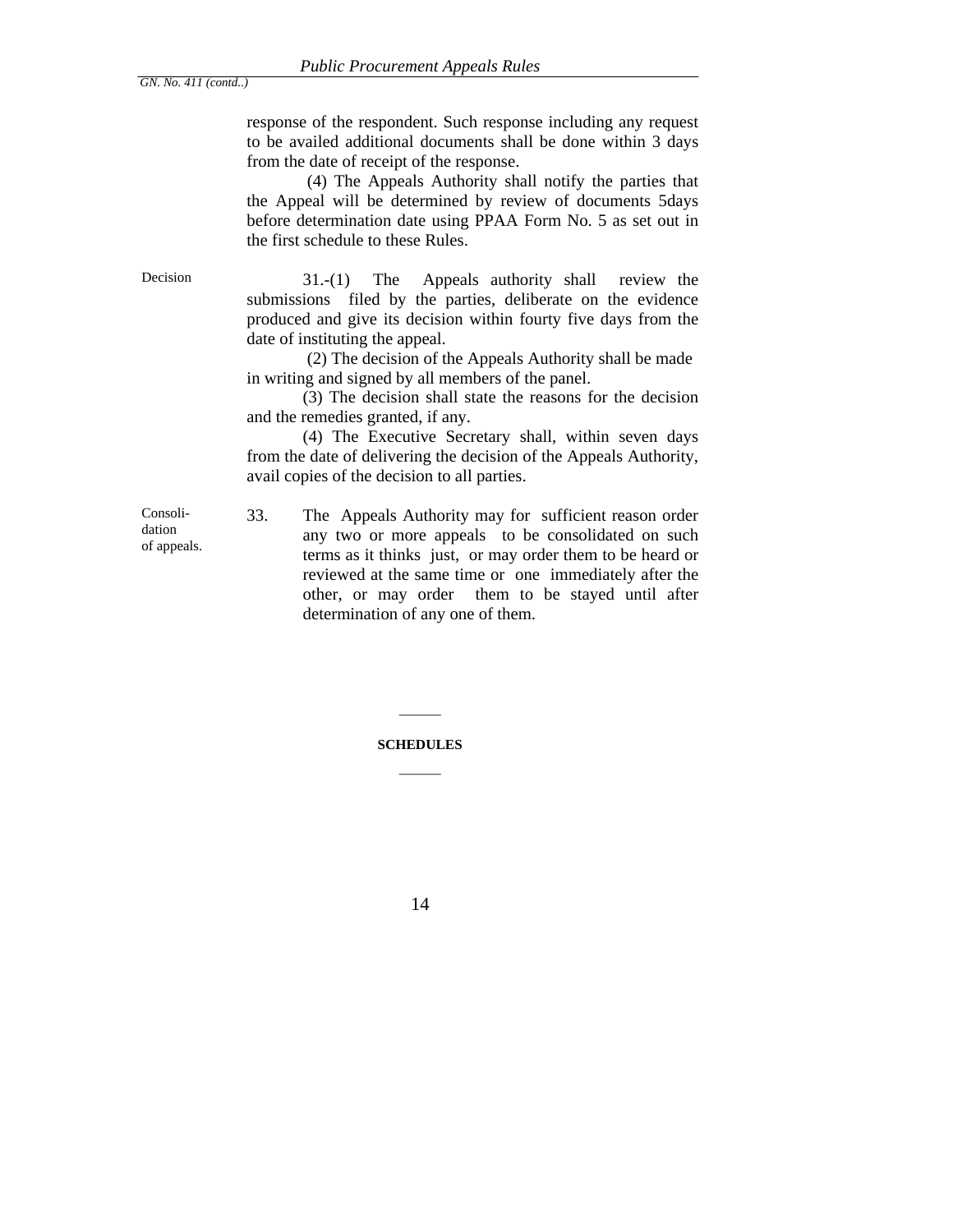## **FIRST SCHEDULE \_\_\_\_\_**

 $\overline{\phantom{a}}$ 

 *(Made under Rules 8,9,11, 12,18,20,23 and 30) \_\_\_\_\_\_* 

**PPAA FORM NO 1.** 

**IN THE PUBLIC PROCUREMENT APPEALS AUTHORITY** 



**AT ………..………………………………………. In the matter of the intended** 

**APPEAL NO…………… OF ……………………………** 

**BETWEEN** 

**…………………………………………APPELLANT** 

**AND** 

**……………….…..………………………..RESPONDENT** 

**NOTICE OF INTENTION TO APPEAL** (Rule 8 (4))

TAKE NOTICE that …………………………………….. (the Appellant's name) being aggrieved by the decision of ……………………………...............................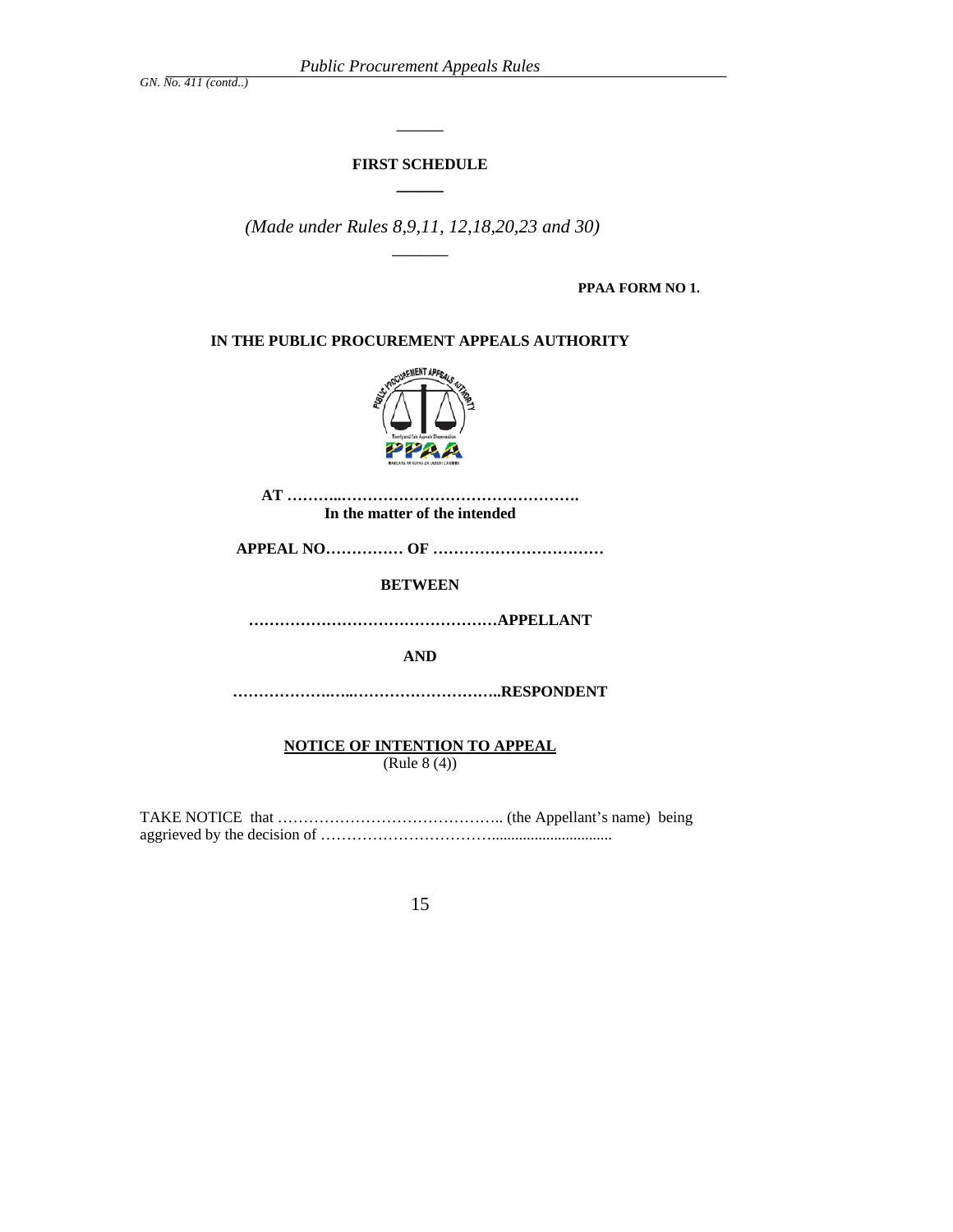| <b>Public Procurement Appeals Rules</b> |  |
|-----------------------------------------|--|
|-----------------------------------------|--|

| (award/disqualification) |                                                             |
|--------------------------|-------------------------------------------------------------|
|                          |                                                             |
| Name of the Appellant:   |                                                             |
|                          |                                                             |
|                          |                                                             |
|                          |                                                             |
|                          |                                                             |
|                          |                                                             |
|                          |                                                             |
|                          | Signed by (the Appellant/Legally Authorized representative) |

# **FOR OFFICIAL USE ONLY (PPAA):**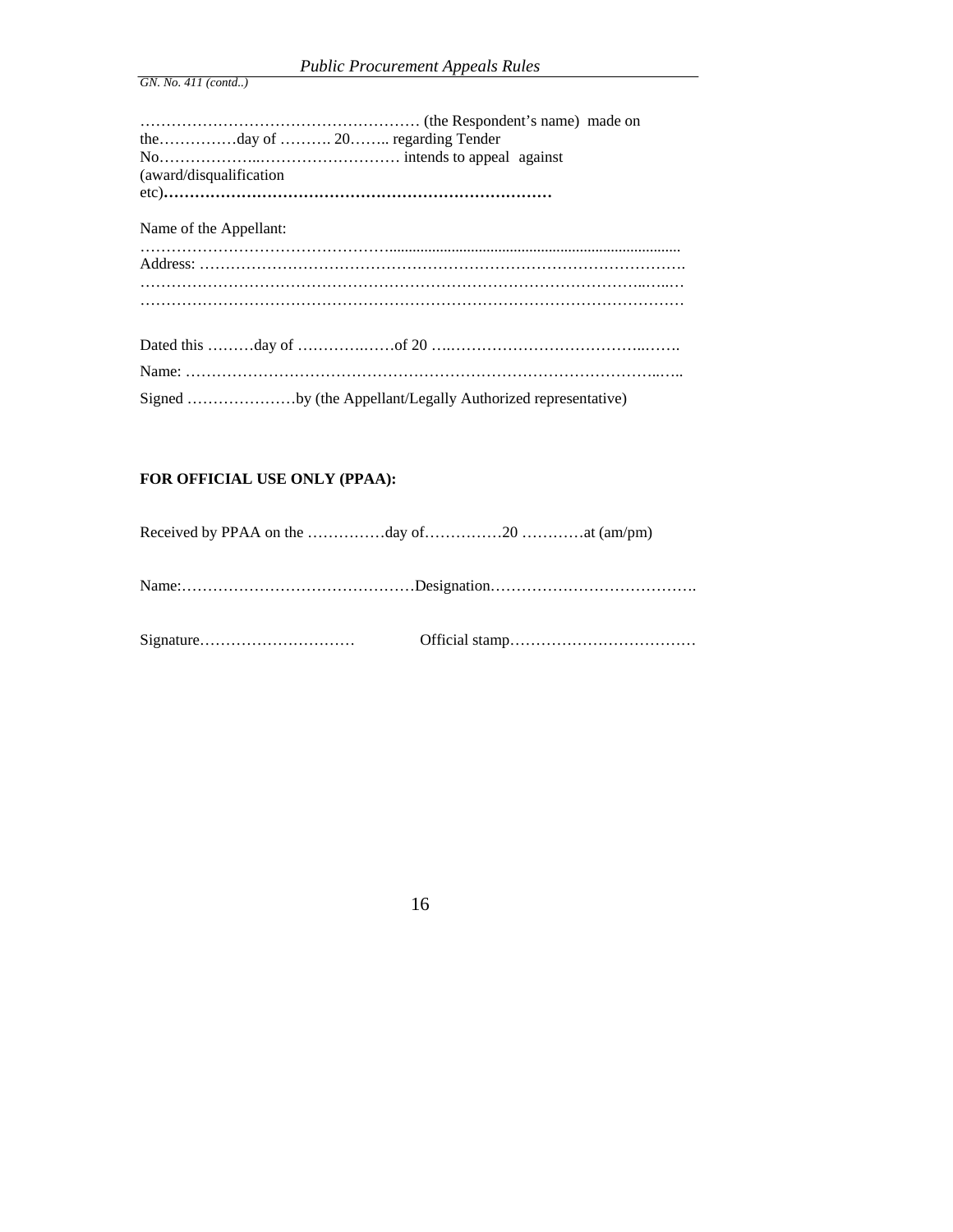**PPAA FORM NO. 2** 

#### **IN THE PUBLIC PROCUREMENT APPEALS AUTHORITY**



**In the matter of appeal** 

**APPEAL NO…………OF ………………….………….** 

#### **BETWEEN**

**…………………………………………… ……..APPELLANT** 

**AND** 

**…………………………………………………… RESPONDENT** 

#### **STATEMENT OF APPEAL**

(Under Rule 9, 10)

**1.** PARTICULARS OF THE APPELLANT

a) Name:……………………………………………………………….… b) Nature of business …..………………………………………………… c) Postal address ………………………………………………………… d) City, Municipality, Town …. …………………………………………. e) Telephone No.………………………………………………………… f) Fax No. ……………………… E-mail address …………………..… g) Tender No. ………………………………………………………for …………………………………………………..(type of tender).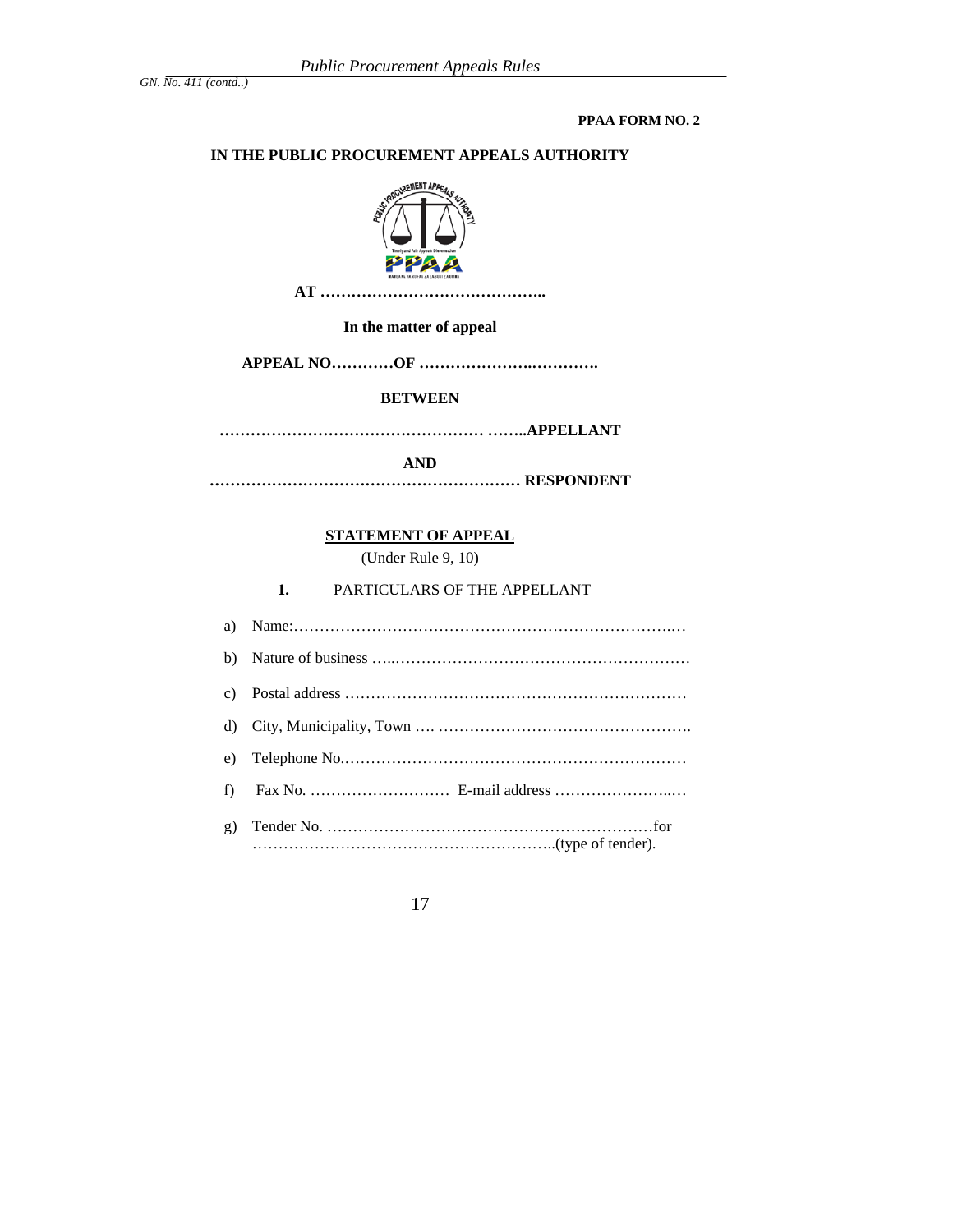## **2. STATEMENT OF FACTS SUPPORTING THE APPEAL:**

 (If space provided is not adequate, attach as many additional pages as needed for the statements):

(a) Date of the tender advertisement/invitation………………...

(b) Date of the tender opening (if applicable) ………………………

**3.** Grounds/ reasons for the appeal:

………………………………………………………………………………………… ………………………………………………………………………………………… ………………………………………………………………………………………… ………………………………

## **4 LIST OF DOCUMENTS OR ITEMS TO BE PRODUCED BEFORE THE APPEALS AUTHORITY**

(Give brief description of each document or Items attached to the Statement of Appeal and number them accordingly:

| Appendix No. | Subject | Date | Source/Author |
|--------------|---------|------|---------------|
|              |         |      |               |
|              |         |      |               |
|              |         |      |               |
|              |         |      |               |
|              |         |      |               |
|              |         |      |               |
|              |         |      |               |
|              |         |      |               |
|              |         |      |               |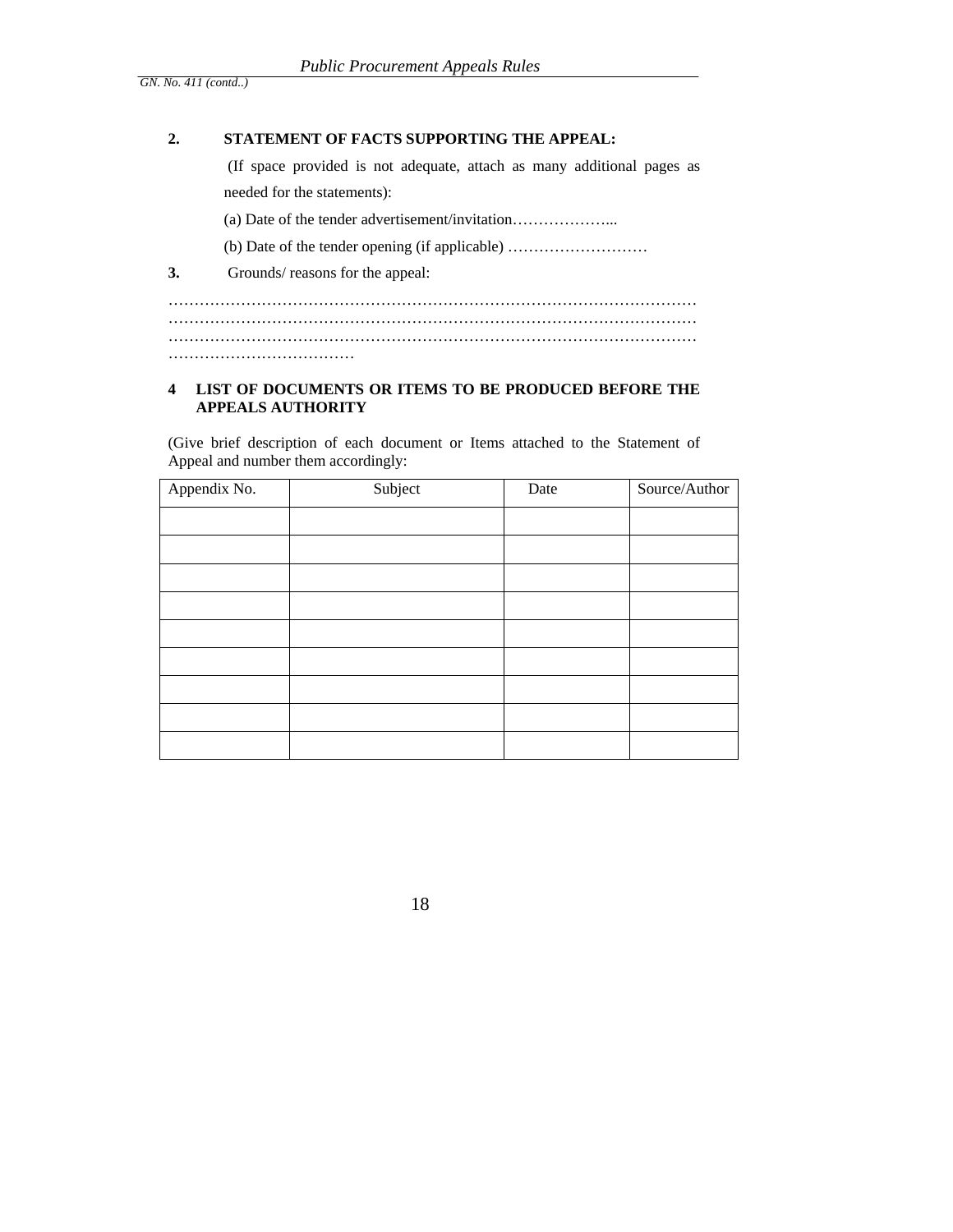#### **5. REMEDIES/RELIEFS/CLAIMS: (number them consecutively)**

i. .………………………………………………………………… ii. …………………………………………………………………… iii. …………………………………………………………………… iv. …………………………………………………………………… v. …………………………………………………………………… vi. ……………………………………………………………………

#### **6. PARTICULARS OF WITNESS**

| Name | Designation | Address |
|------|-------------|---------|
|      |             |         |
|      |             |         |
|      |             |         |
|      |             |         |
|      |             |         |
|      |             |         |
|      |             |         |

Dated this……………day of ……………….. 20 ……………

Name………………………………………….. Designation………………………………….. Signed ………………………….…by (the Appellant/Legally Authorized representative). **FOR OFFICIAL USE ONLY**: (**Received by PPAA** on the …………day of………20……at ……….(am/pm) Name:………………………………………Designation………………………….

Signature………………………….... ……Official stamp…………………………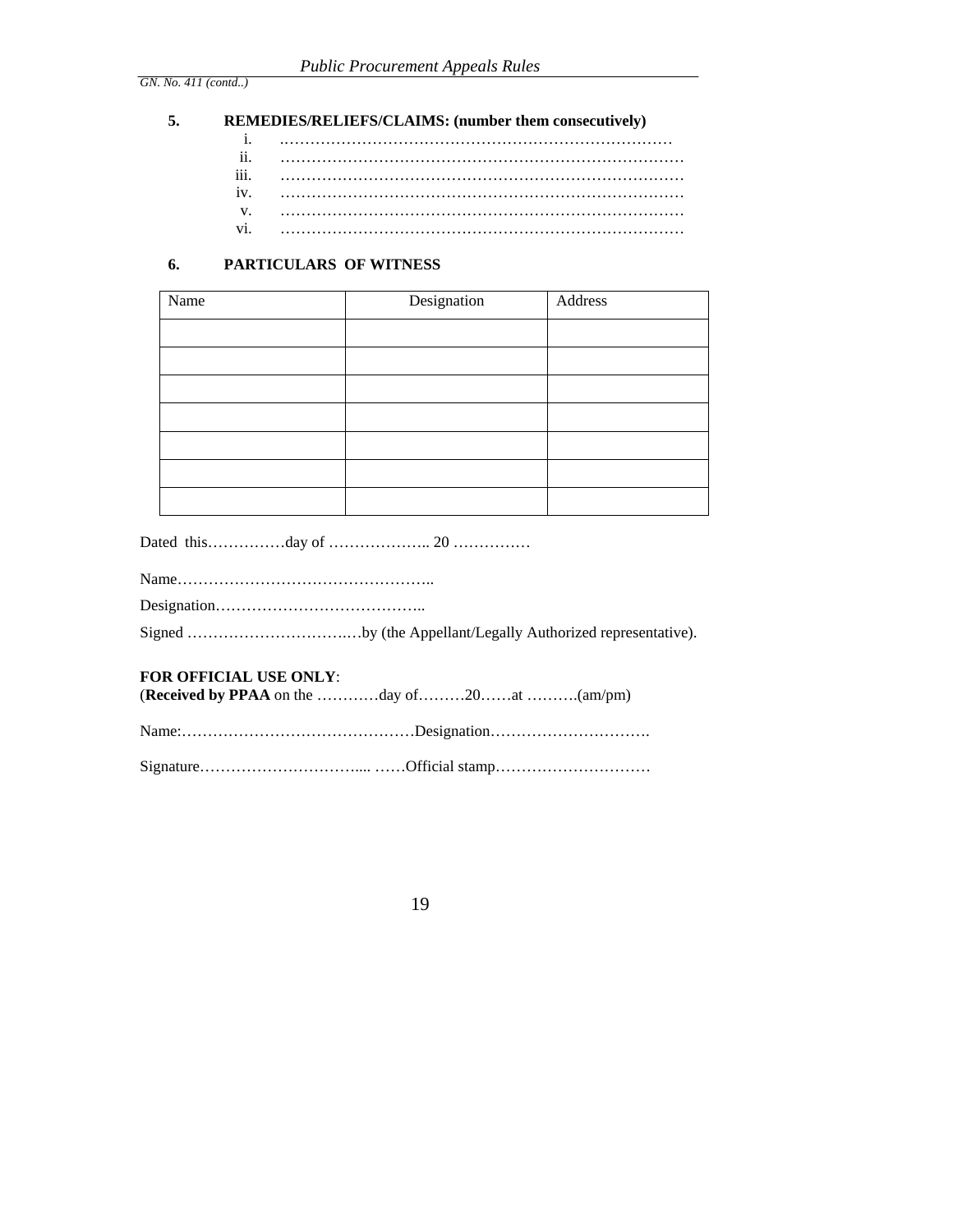| 7. | Statement of Appeal served upon: |
|----|----------------------------------|
|    |                                  |
|    |                                  |
|    |                                  |
|    |                                  |
|    |                                  |
|    |                                  |
|    |                                  |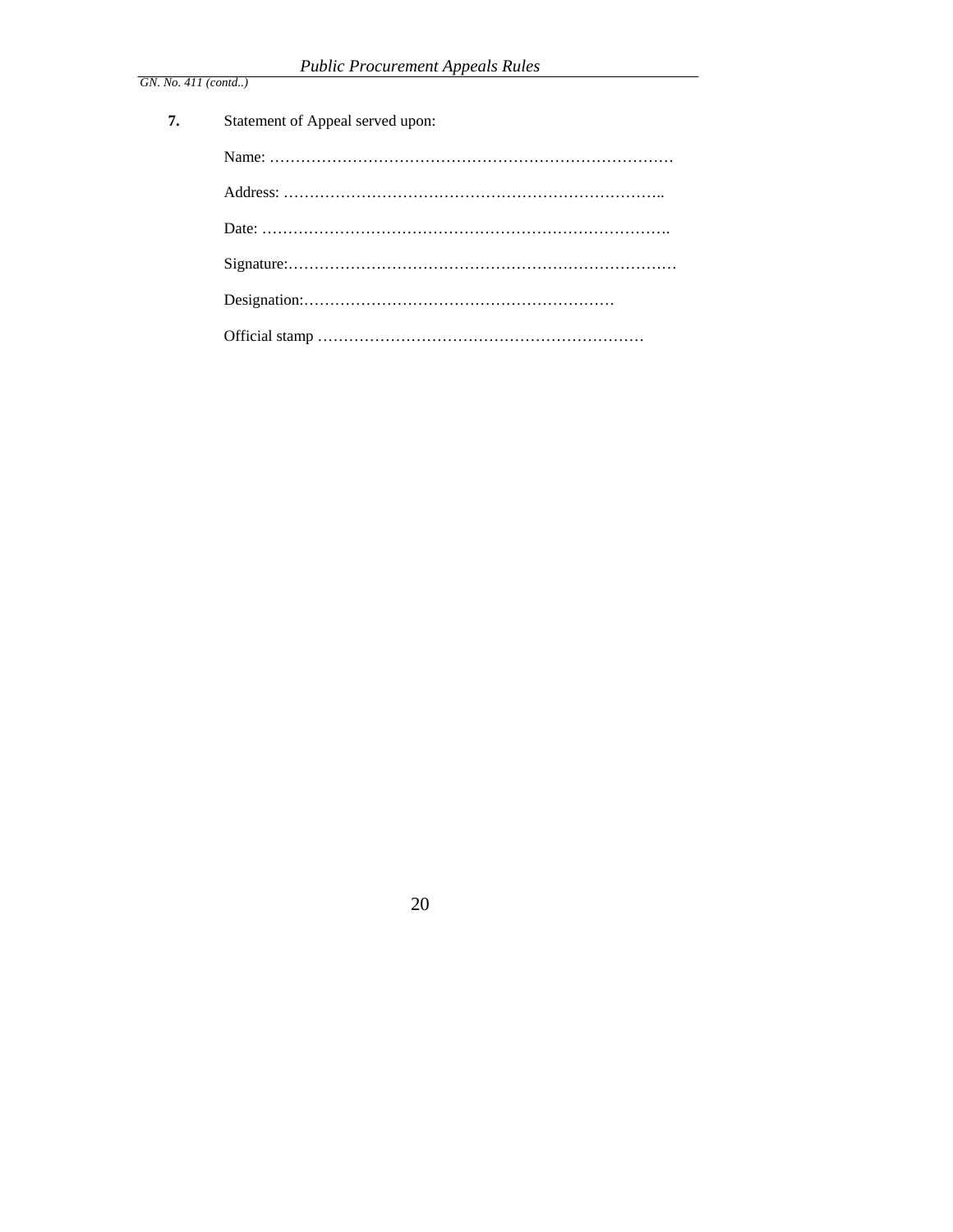#### **PPAA FORM NO. 3**

## **IN THE PUBLIC PROCUREMENT APPEALS AUTHORITY**



#### **In the matter of**

**APPEAL NO…………………OF ……….………….** 

## **BETWEEN**

**…………………………………………… ……..APPELLANT** 

**AND** 

**…………………………………………………… RESPONDENT** 

## **STATEMENT OF REPLY**

(Under Rule 12(2))

**1. PARTICULARS OF THE RESPONDENT** 

| (d) City, Municipality, Town $\dots \dots \dots \dots \dots \dots \dots \dots$ |
|--------------------------------------------------------------------------------|
|                                                                                |
|                                                                                |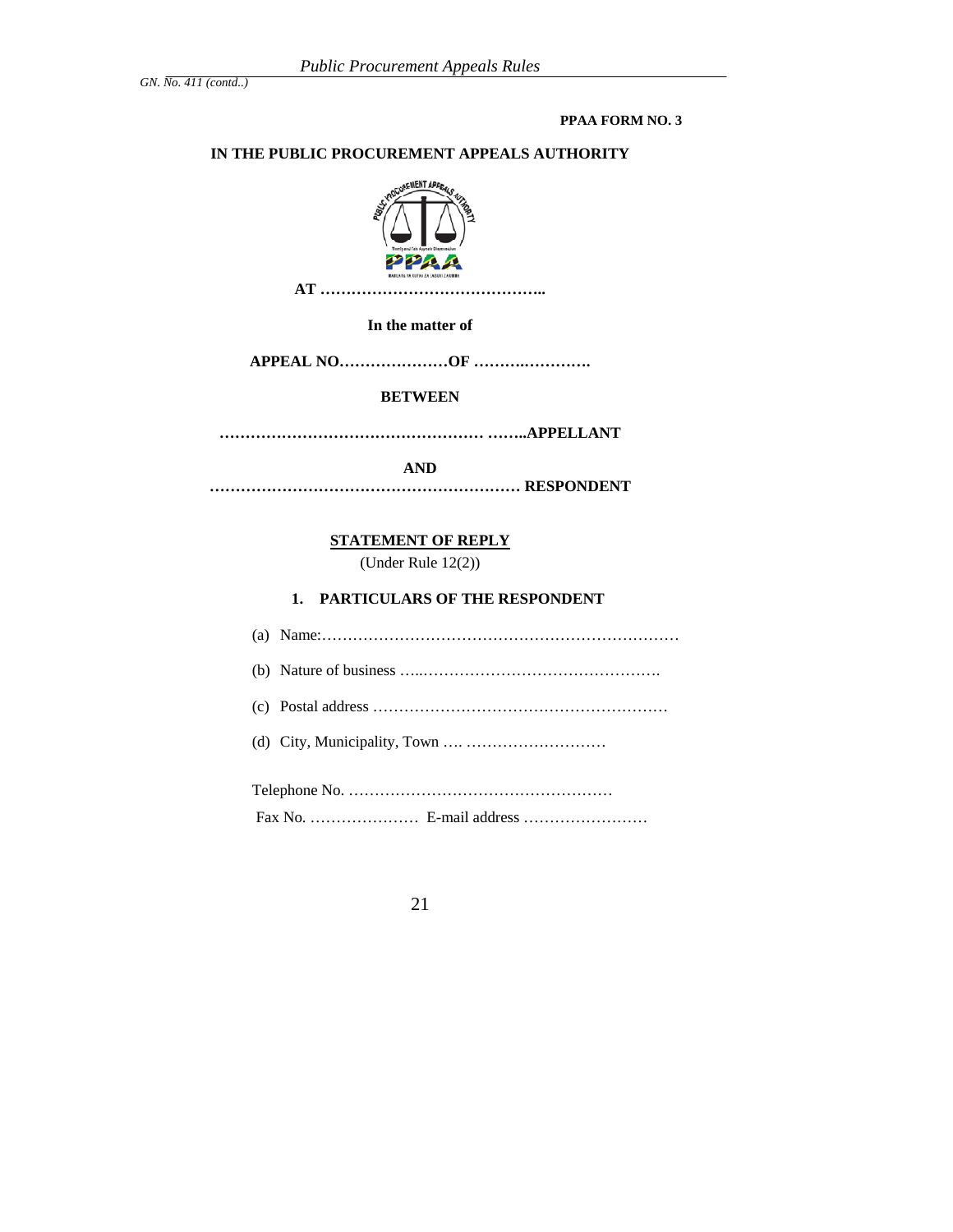## **2. REPLIES TO THE APPELLANT'S STATEMENT OF APPEAL**:

| (a) Date of the tender advertisement/invitation                                                |
|------------------------------------------------------------------------------------------------|
| (b) Date of the tender opening (if applicable) $\dots\dots\dots\dots\dots\dots\dots\dots\dots$ |
|                                                                                                |
|                                                                                                |
|                                                                                                |
|                                                                                                |
|                                                                                                |

#### **3. RESPONSE TO THE GROUNDS OF APPEAL**:

(If space provided is not adequate, attach as many additional pages as needed for the statements. Ensure you address each of the grounds of appeal in the same order as presented by the Appellant)

………………………………………………………………………………………… ………………………………………………………………………………………… ………………………………………………………………………..

## **4. LIST OF DOCUMENTS OR ITEMS TO BE PRODUCED BEFORE THE APPEALS AUTHORITY**

(Give brief description of each document or Items attached to the Statement of Reply and number them accordingly: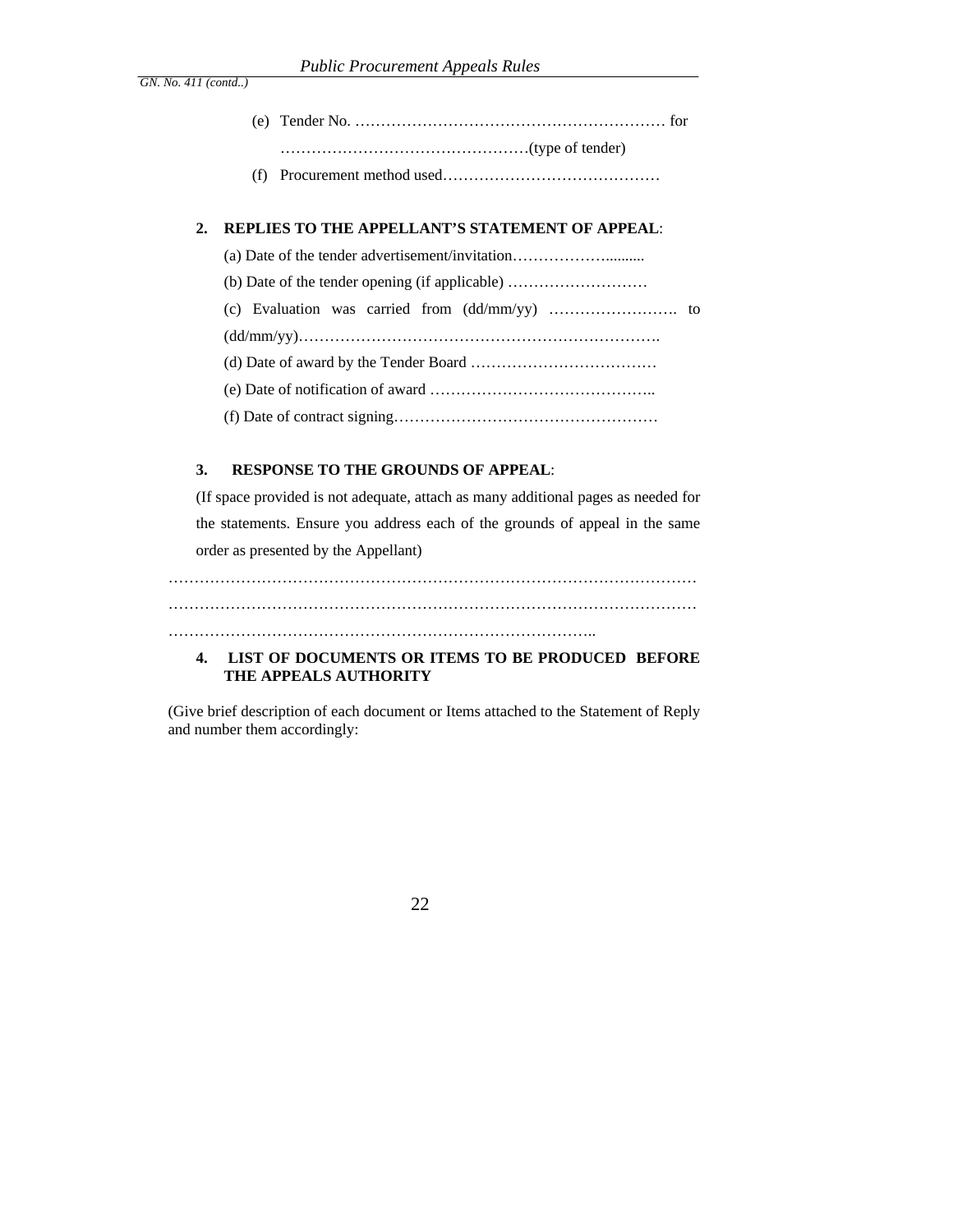| Appendix No. | Subject | Date | Source/Author |
|--------------|---------|------|---------------|
|              |         |      |               |
|              |         |      |               |
|              |         |      |               |
|              |         |      |               |
|              |         |      |               |
|              |         |      |               |
|              |         |      |               |
|              |         |      |               |
|              |         |      |               |

## **5. REPLIES TO THE REMEDIES CLAIMED**

| $\cdot$ $\cdot$ |  |
|-----------------|--|
| $\cdots$<br>111 |  |
| 1V              |  |

# **6. PARTICULARS OF WITNESSES**

| Name | Designation | Address |
|------|-------------|---------|
|      |             |         |
|      |             |         |
|      |             |         |
|      |             |         |
|      |             |         |
|      |             |         |
|      |             |         |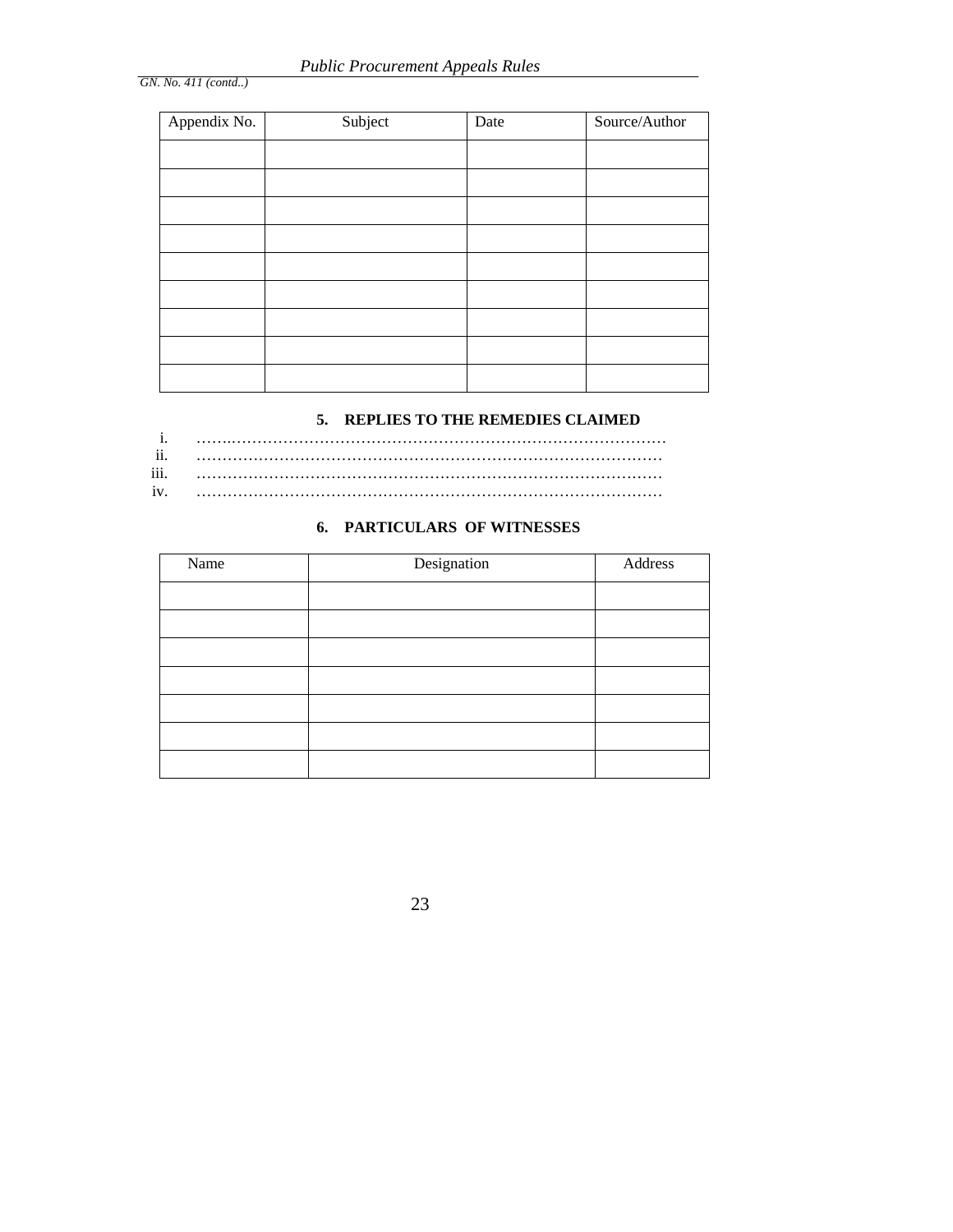| representative). |  |
|------------------|--|

## **FOR OFFICIAL USE ONLY:**

| Received by PPAA on the day of 20at (am/pm) |  |
|---------------------------------------------|--|
|                                             |  |
|                                             |  |

## **7. SERVICE OF COPY OF THE STATEMENT OF REPLY**

| Official |
|----------|

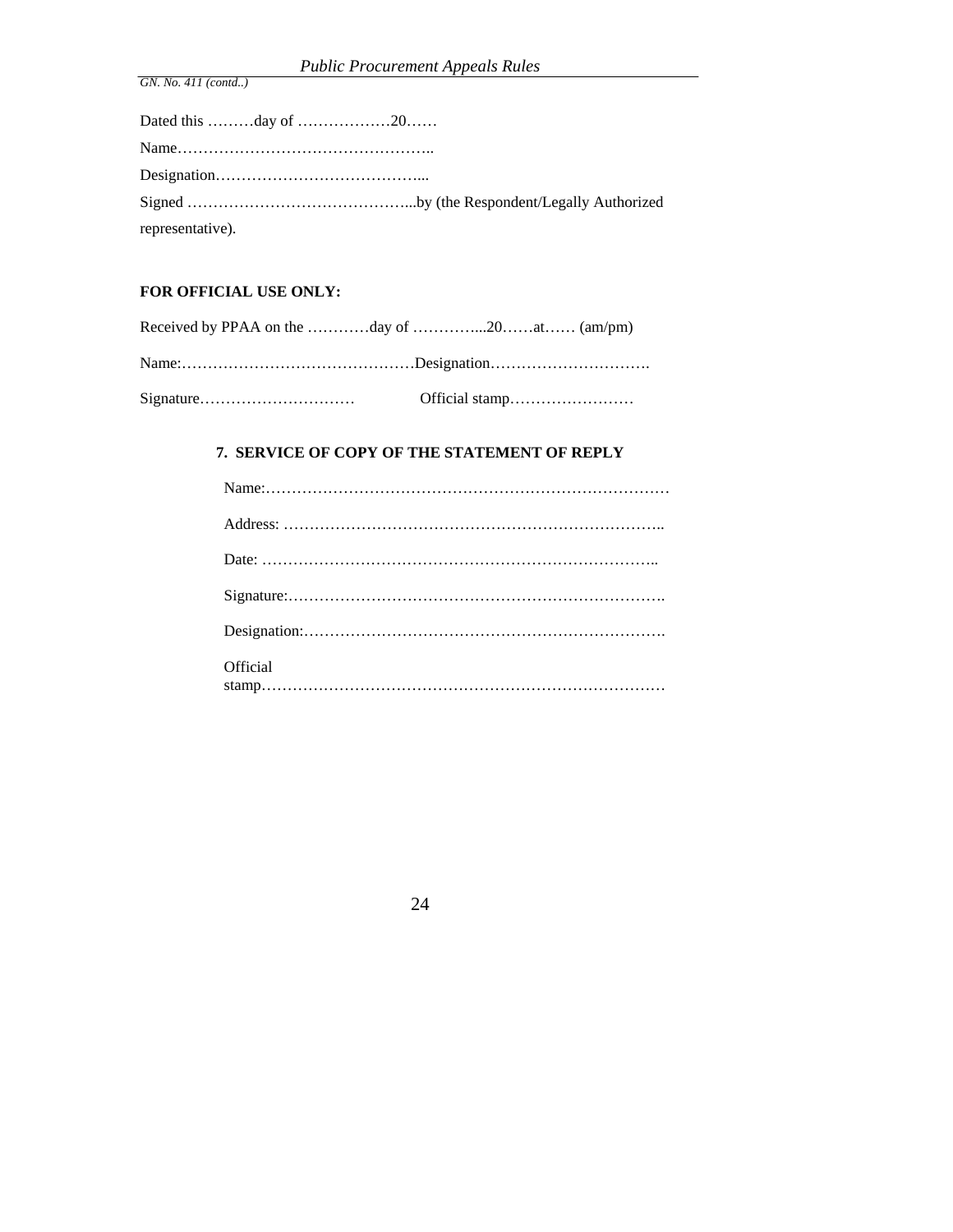**PPAA FORM NO.4** 

#### **IN THE PUBLIC PROCUREMENT APPEALS AUTHORITY**



**In the matter of** 

**APPEAL NO……………... OF.. …………………** 

#### **BETWEEN**

**…………………………………………………APPELLANT** 

**AND** 

**..………………………….………………... RESPONDENT** 

**NOTICE OF PARTIES TO APPEAR**  (Under Rule 18(2))

**TO:** 

……………………………………………………………………………………………… ………………………………………………………………………

**TAKE NOTICE** that the above appeal will be heard by the Appeals Authority (PPAA) on the……..day of ………20………at (time) ……………………………………..………. at (venue and physical address)…………………………………………… ……………………………………………………………………………………….

You are required to appear on scheduled time before the PPAA and bring witness with you, if any.

If you do not appear in person without notice or by any person legally authorized by you to act on your behalf, the appeal may be dismissed or heard and decided in your absence.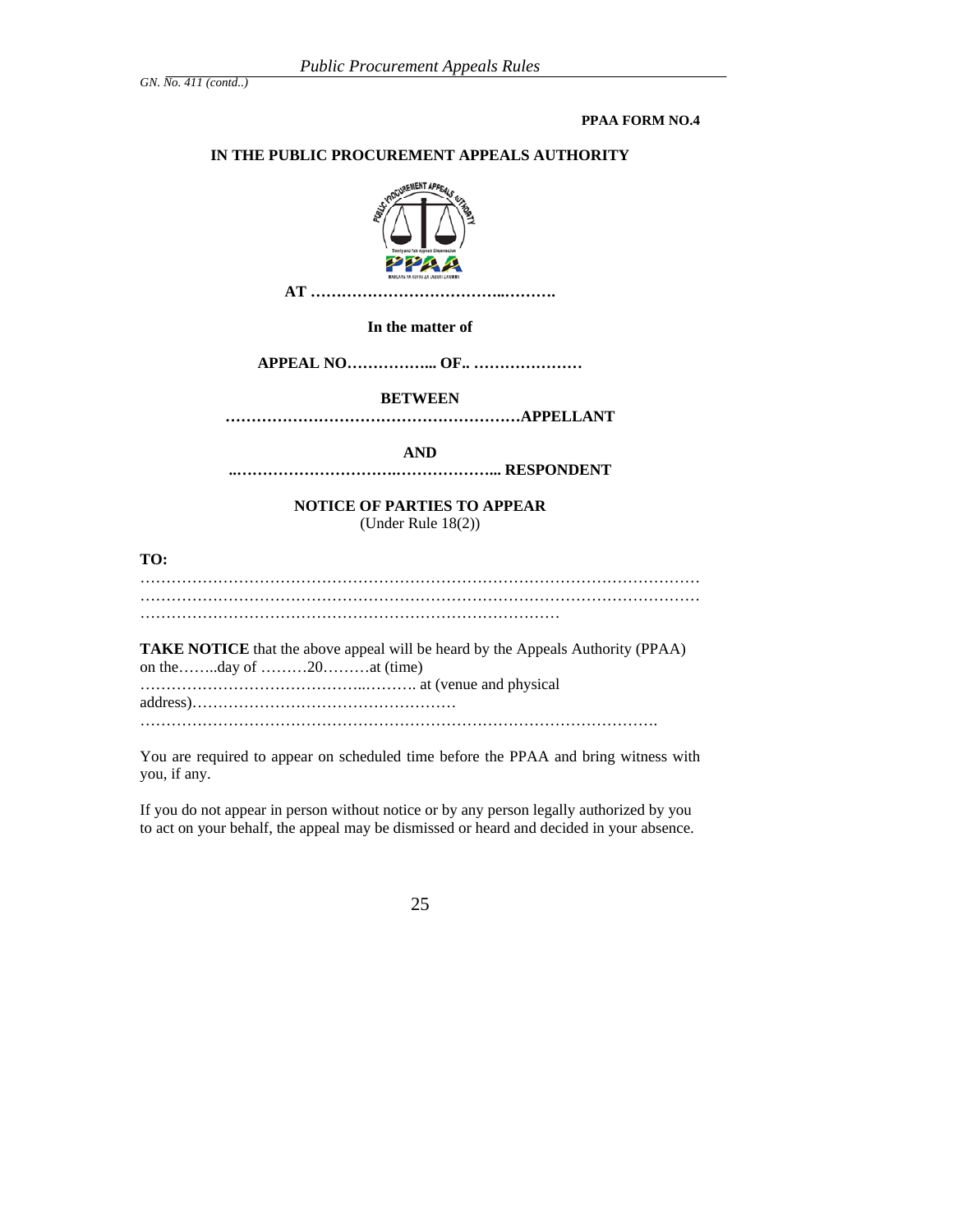Signed and Issued by the Appeals Authority this ………day of……………………….20………..… Name: ………………………………… Designation ……………………………. Signature……………………………….. ……… Official Stamp…………………………………..

## **ACKNOWLEDGEMENT OF RECEIPT OF NOTICE.**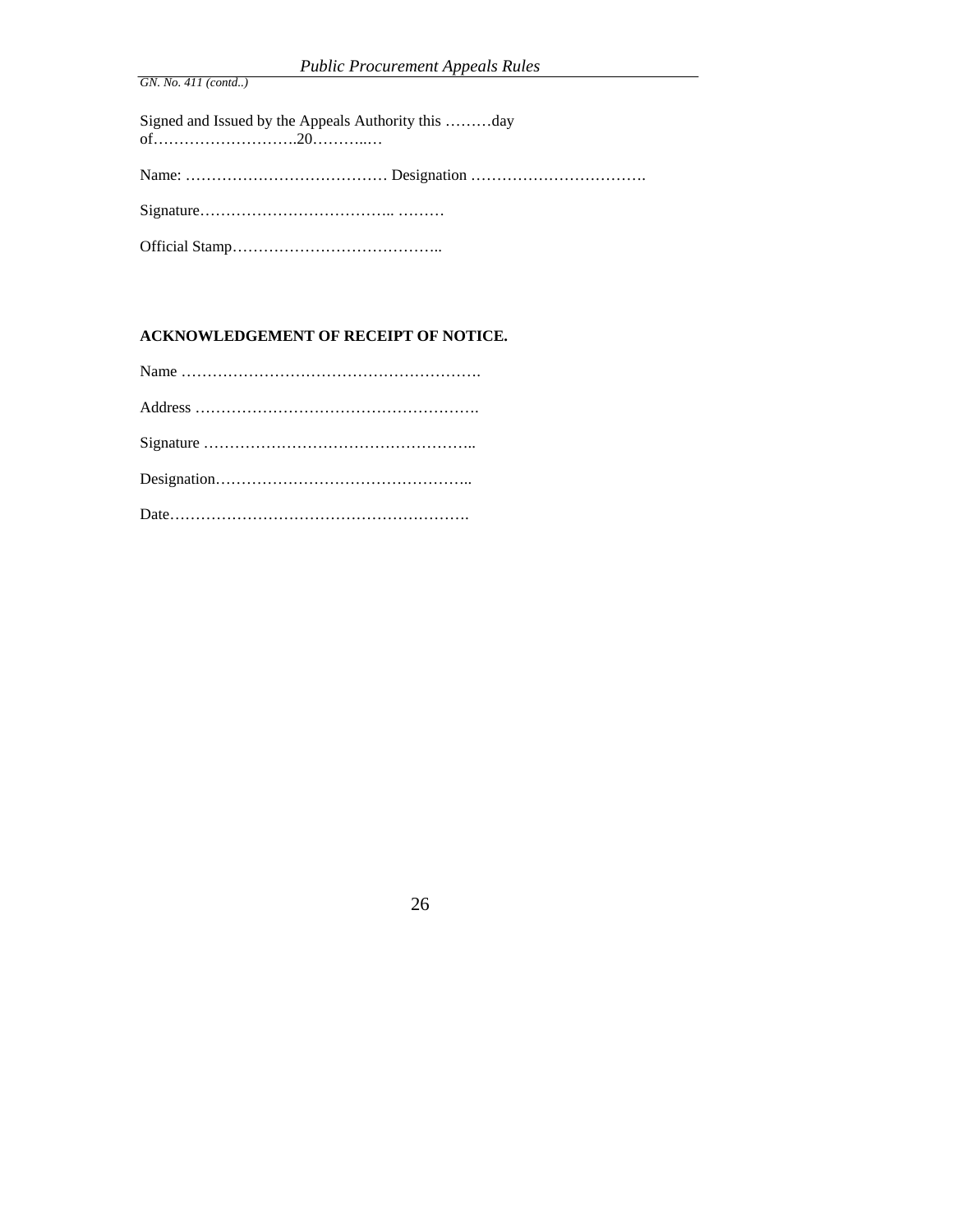#### **PPAA FORM NO.5**

#### **IN THE PUBLIC PROCUREMENT APPEALS AUTHORITY**



**In the matter of** 

**APPEAL NO……………... OF..…………………** 

#### **BETWEEN**

**…………………………………………………APPELLANT** 

**AND** 

**………………………………….………………... RESPONDENT** 

**NOTICE OF DETERMINATION OF APPEAL BY REVIEW OF DOCUMENTS**  (Under Rule 30(5))

**TO:** 

……………………………………………………………………………………………… ………………………………………………………………………

**TAKE NOTICE** that the Appeals Authority (PPAA) will deliberate on the above named appeal by way of review of documents on the……..day of ………20………at (time) ……………………………………..………. at (venue and physical address)……………………………………………………………………………… ……………………………………………………………………………………….

Signed and Issued by the Appeals Authority this ………day of……………………….20………

Name: ………………………………… Designation ……………………………………………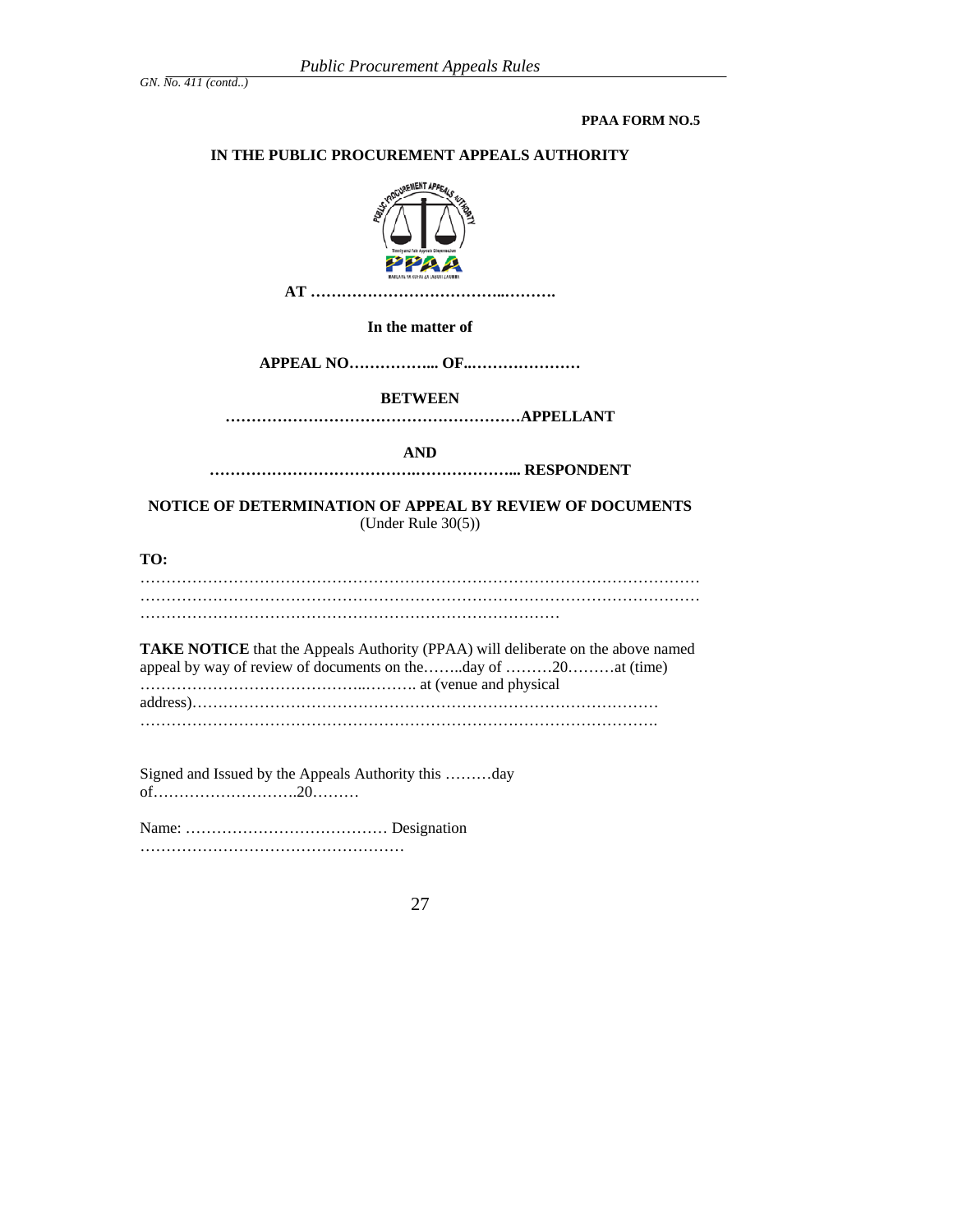# **ACKNOWLEDGEMENT OF RECEIPT OF NOTICE.**

| $Designation \dots \dots \dots \dots \dots \dots \dots \dots \dots \dots \dots \dots \dots \dots \dots$ |
|---------------------------------------------------------------------------------------------------------|
|                                                                                                         |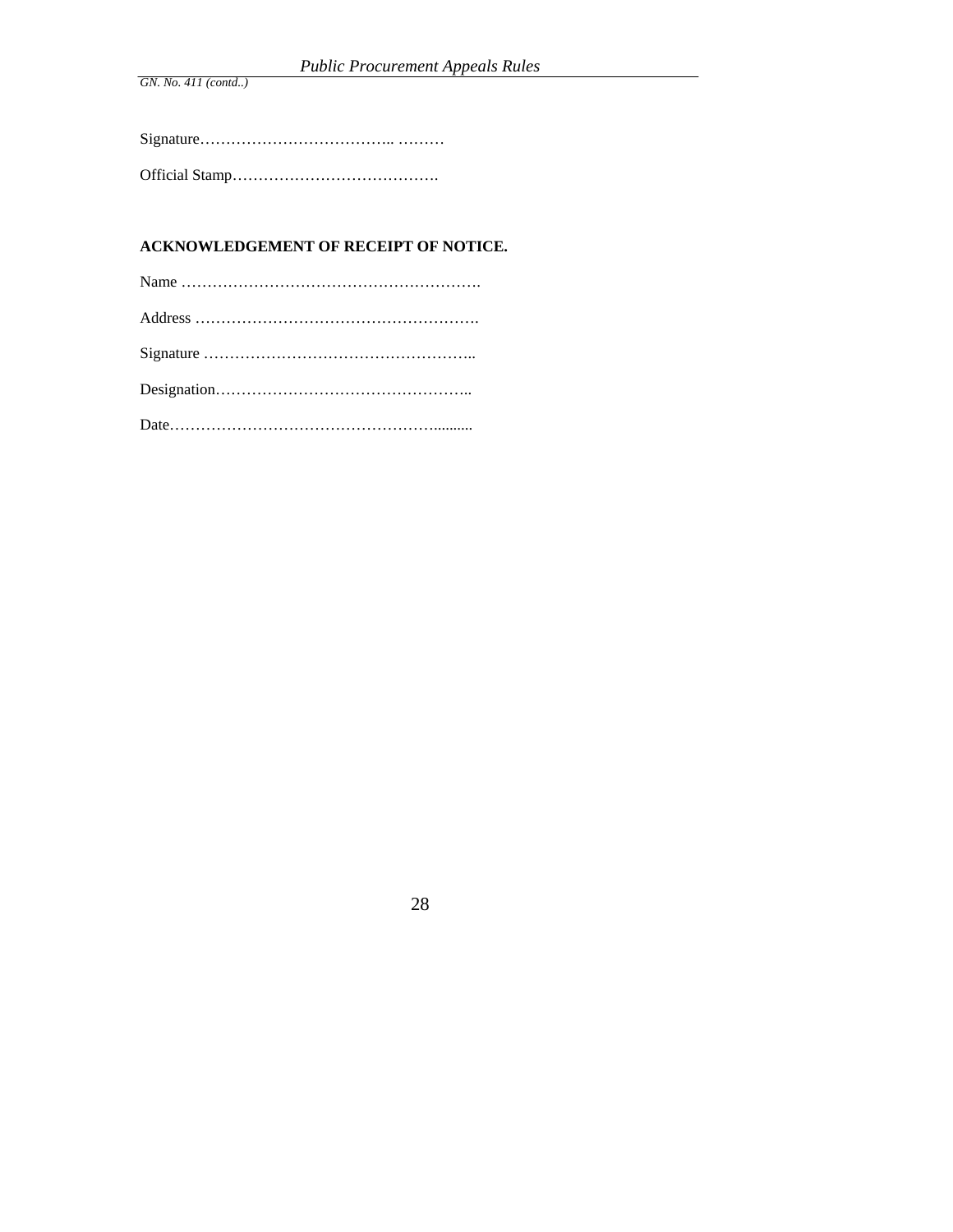#### **PPAA FORM NO.6**

## **IN THE PUBLIC PROCUREMENT APPEALS AUTHORITY**



 **AT…………………………………………….** 

**APPEAL NO……………………. OF …………. ……………** 

## **BETWEEN**

**………………………………………………… ………APPELLANT** 

**AND** 

**…..………………………………………………… RESPONDENT** 

## **NOTICE OF EXPERT TO APPEAR**

(Under Rule 23(2))

**To:**  ……………………………………………………………………………………………… ……………………………………………………………………………………………… ………………………………

Whereas your attendance is required as an expert witness on behalf of the Appeals Authority during the hearing of the above appeal. You are by this notice required to appear before the Appeals Authority on the ……….day of ……………..20 ………….at …….O'clock at (venue and physical address) …………………………………………………………………… You are required to bring with you or send the following books, documents or items to the Appeals Authority.

1. …………………………………………………………………………………… 2. …………………………………………………………………………………… 3. ………………………………………………………………………………… or any other relevant material for your evidence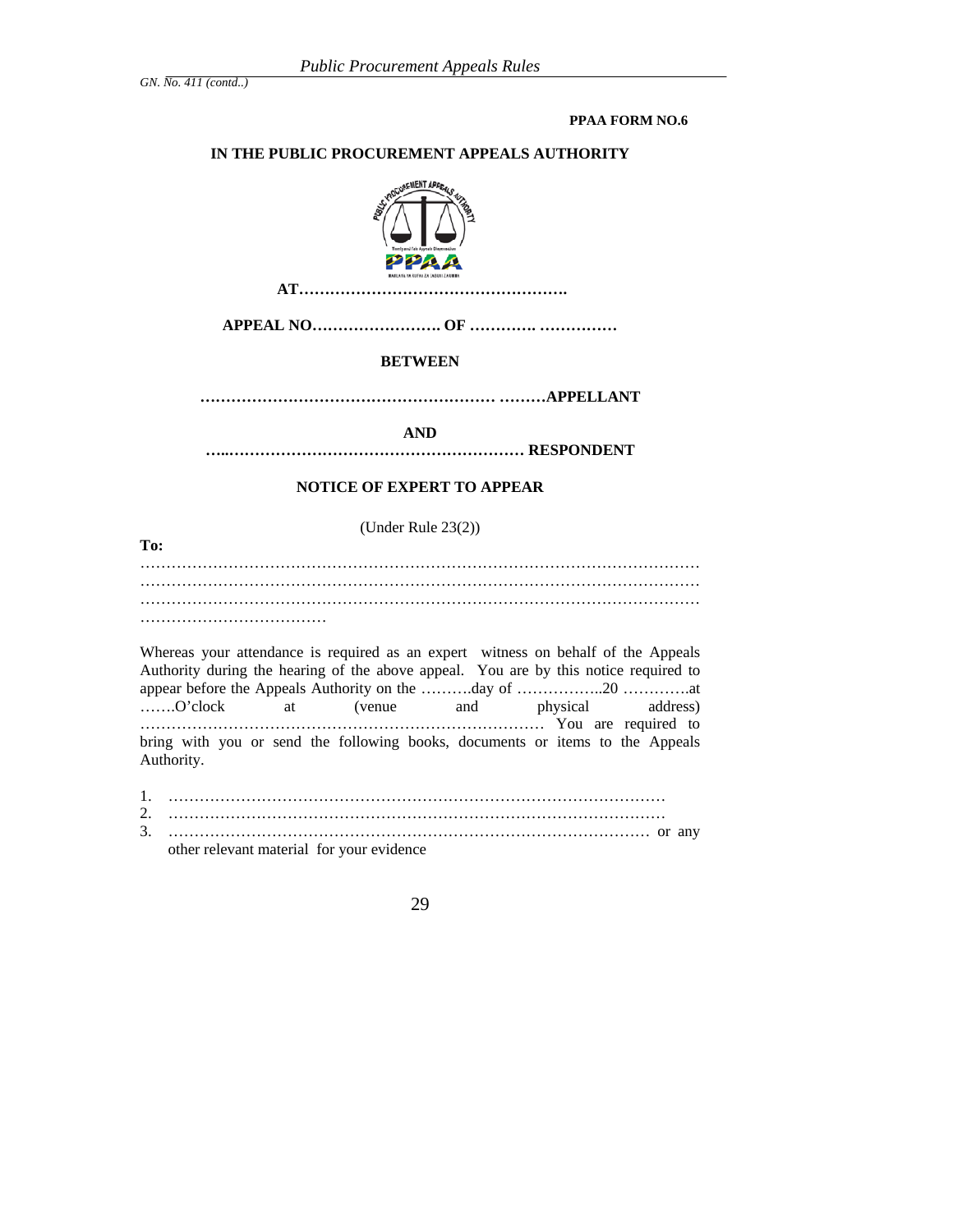# **ACKNOWLEDGEMENT OF SERVICE OF NOTICE BY THE WITNESS**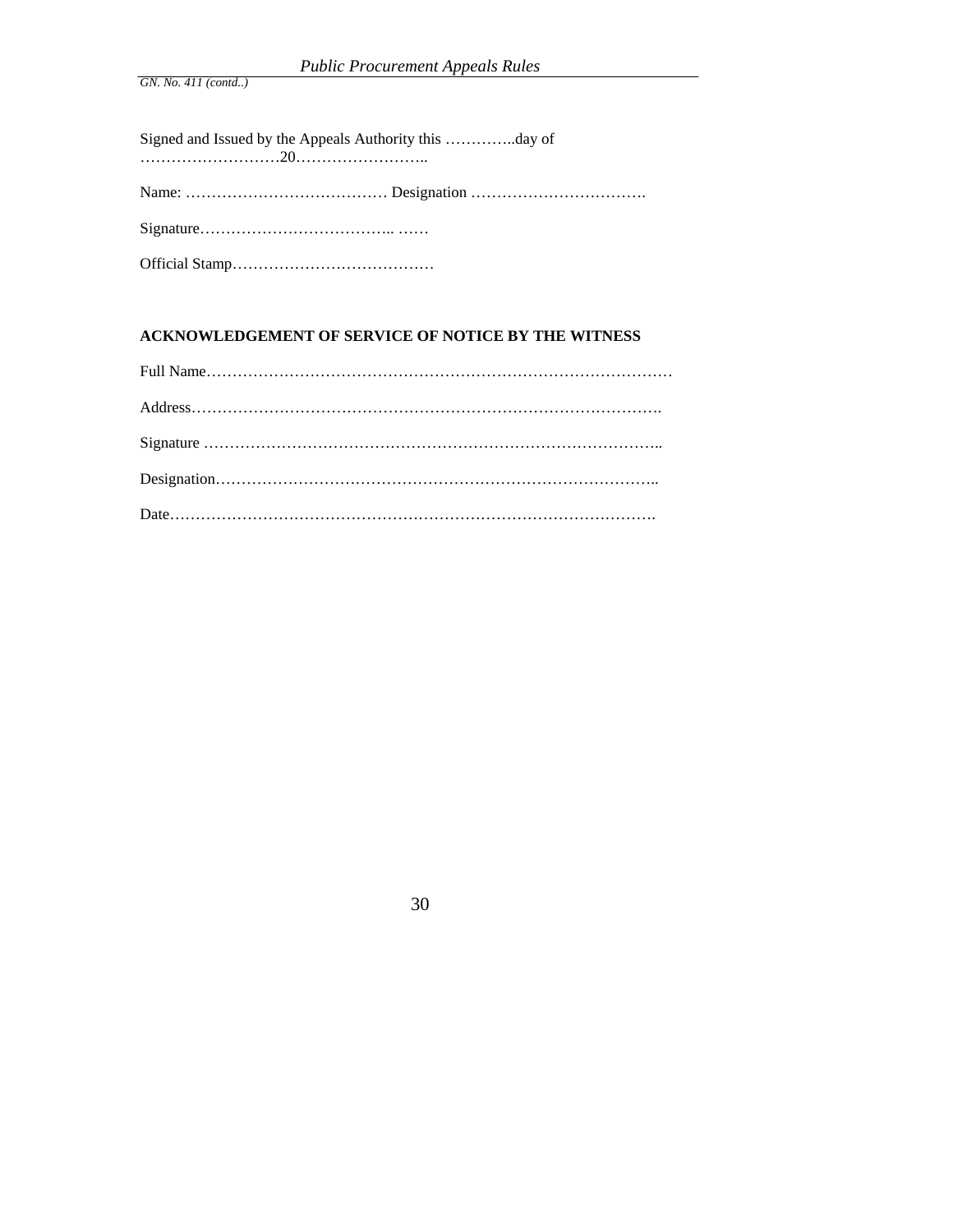#### **PPAA FORM NO.7**

## **IN THE PUBLIC PROCUREMENT APPEALS AUTHORITY**



 **AT……………………………………………………………….** 

**APPEAL NO……………………. OF …………. ……………** 

#### **BETWEEN**

**………………………………………………… ………APPELLANT** 

**AND** 

**…..………………………………………………… RESPONDENT** 

## **APPLICATION FOR EXTENSION OF TIME**

(Under Rule 11)

#### **1. PARTICULARS OF THE APPLICANT.**

- a) Name………………………………………
- b) Nature of business…………………………..
- c) Postal address……………………………..
- d) City, Municipality, Town……………
- e) Telephone No………
- f) Fax No…………………..E-mail address…………………..

**To:** 

……………………………………………………………………………………………… ……………………………………………………………………………………………… ……………………………………………………………………………………………… ……………………………………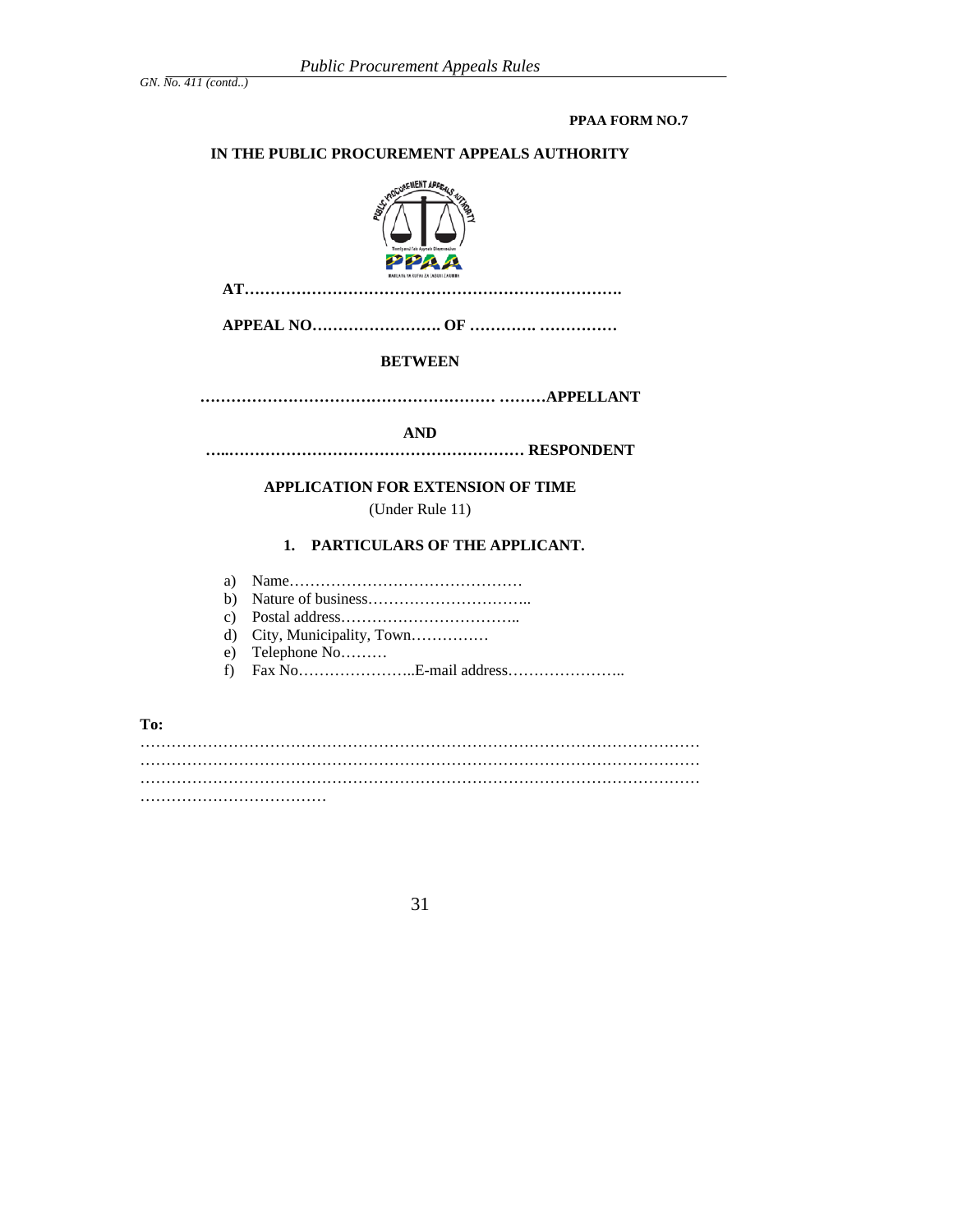#### **2. STATEMENT OF FACTS**

| for an extension of time to file an appeal out of time on the following |
|-------------------------------------------------------------------------|
|                                                                         |
|                                                                         |
|                                                                         |
| The Applicant wishes to attach the following documents to support their |

The Applicant wishes to attach the following documents to support their application (attach if any)

| . .<br>11.       |  |
|------------------|--|
| $\cdots$<br>111. |  |

## **3. FOR OFFICIAL USE ONLY (PPAA):**

Signed and Issued by the Appeals Authority this …………..day of ………………………20…………………….. Name: ………………………………… Designation ……………………………. Signature……………………………….. …… Official Stamp…………………………………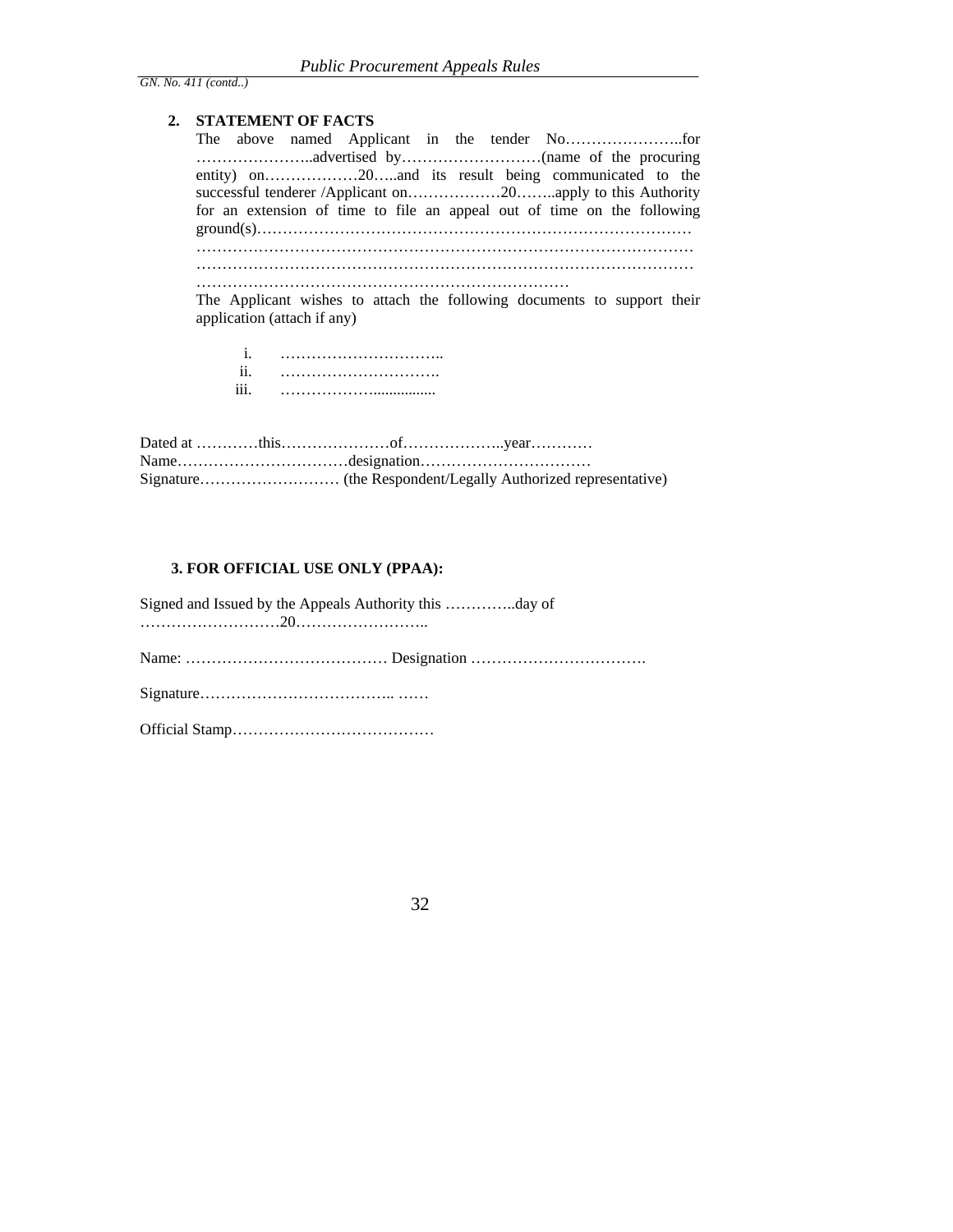## **4. COPY OF THE APPLICATION TO BE SERVED UPON:**

Official stamp……………………………………………………………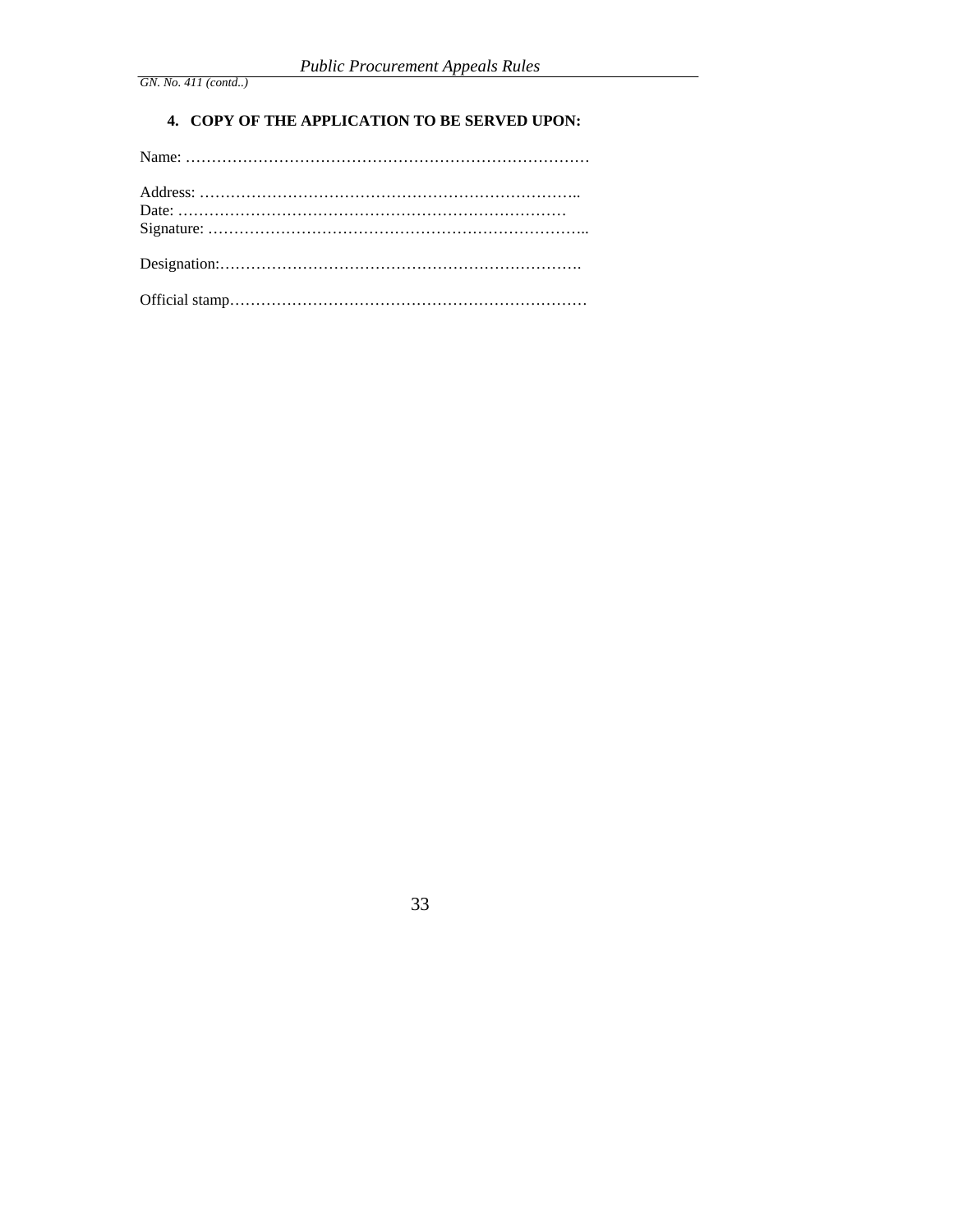#### **PPAA FORM NO.8**

#### **IN THE PUBLIC PROCUREMENT APPEALS AUTHORITY**



 **AT……………………………………………………………..** 

**APPEAL NO……………………. OF …………. ……………** 

## **BETWEEN**

**………………………………………………… ………APPELLANT** 

**AND** 

**…..………………………………………………… RESPONDENT** 

## **APPLICATION TO SET ASIDE EXPARTE DECISION**

(Under Rule 20(2))

#### **1. PARTICULARS OF THE APPLICANT.**

- g) Name………………………………………
- h) Nature of business…………………………..
- i) Postal address……………………………..
- j) City, Municipality, Town……………Telephone No……… Fax No…………………..E-mail address…………………..

#### **To:**

……………………………………………………………………………………………… ……………………………………………………………………………………………… ………………………………………………………………………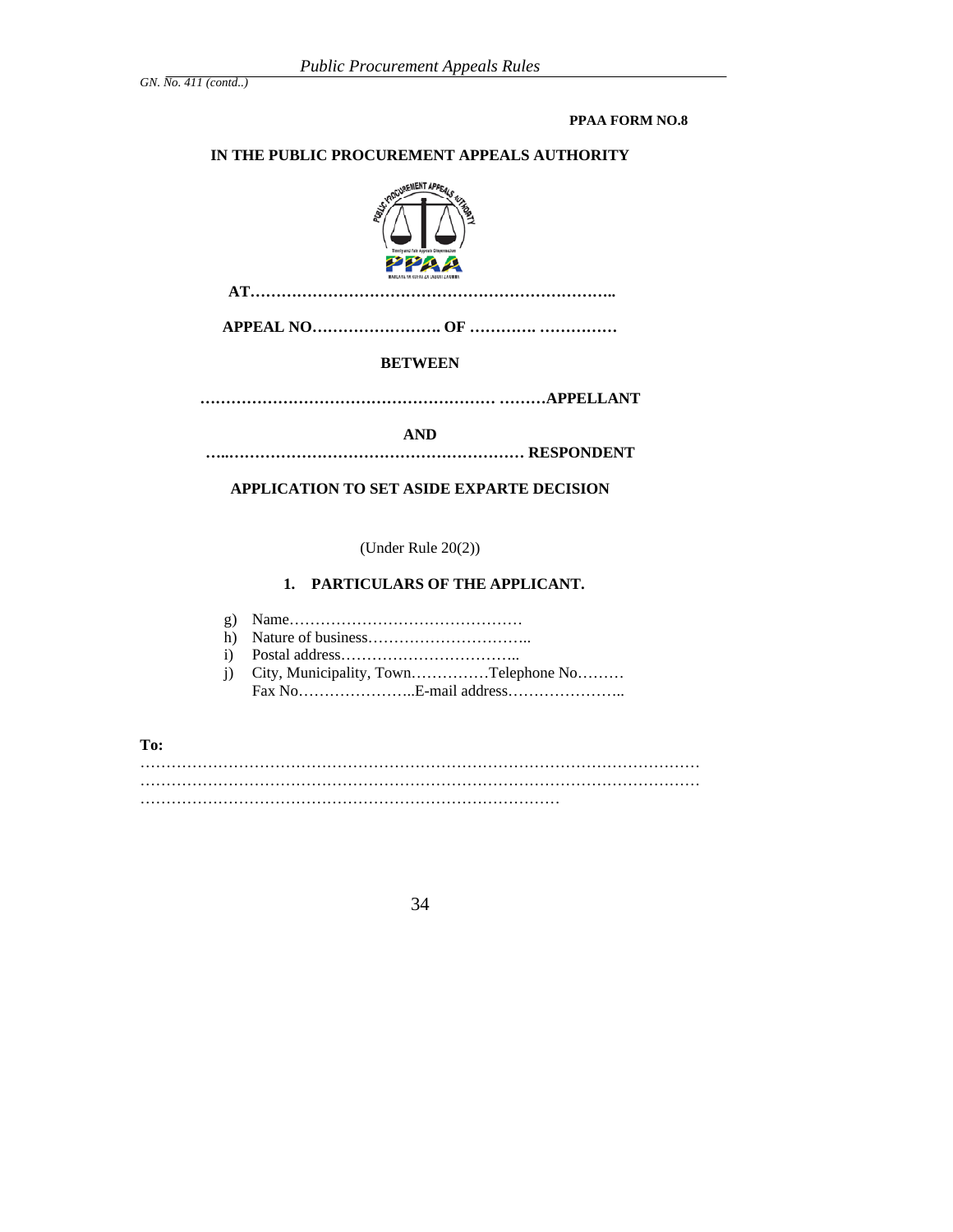## **2. STATEMENT OF FACTS**

|      |                                   |             |     | The above named Applicant being the Respondent in Appeal case                 |  |           |
|------|-----------------------------------|-------------|-----|-------------------------------------------------------------------------------|--|-----------|
|      |                                   |             |     |                                                                               |  |           |
|      |                                   |             |     | this Authority to set aside its exparte decision delivered onday of           |  |           |
|      |                                   |             | the |                                                                               |  | following |
|      |                                   |             |     |                                                                               |  |           |
|      |                                   |             |     |                                                                               |  |           |
|      |                                   |             |     |                                                                               |  |           |
|      |                                   |             |     |                                                                               |  |           |
|      |                                   |             |     | The Applicant wishes to attaches to attach the following documents to support |  |           |
|      | their application (attach if any) |             |     |                                                                               |  |           |
|      |                                   |             |     |                                                                               |  |           |
|      |                                   |             |     |                                                                               |  |           |
|      |                                   | iii         |     |                                                                               |  |           |
|      |                                   |             |     |                                                                               |  |           |
|      |                                   |             |     |                                                                               |  |           |
| Name |                                   | designation |     |                                                                               |  |           |

Name……………………………designation…………………………… Signature……………………… (the Respondent/Legally Authorized representative)

## **3. FOR OFFICIAL USE ONLY (PPAA):**

## **4. Copy of the Application to be served upon:**

Name: ………………………………………………………………… Address: ………………………………………………………………. Date: …………………………………………………………………..